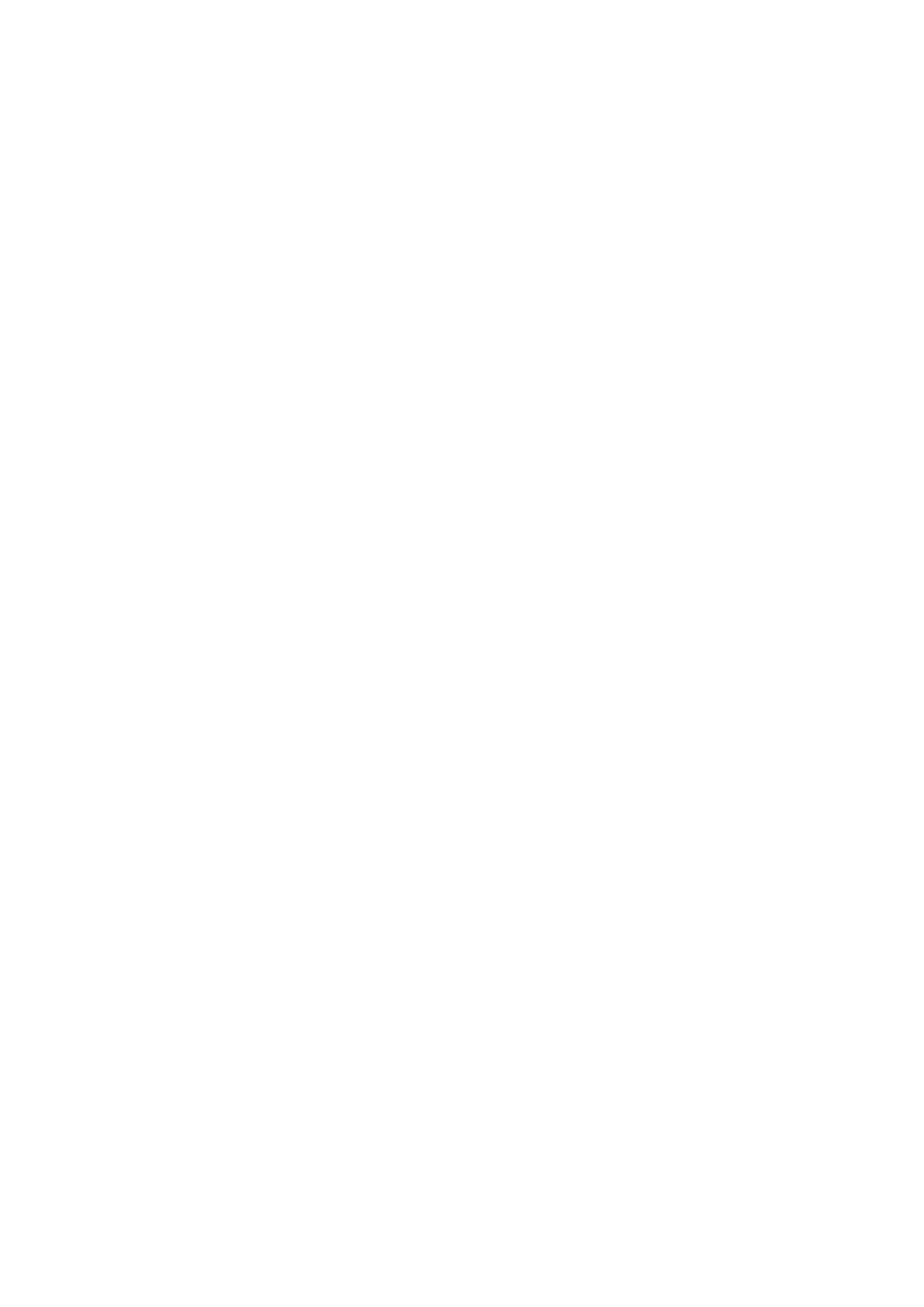Edition DW Akademie **#**04/2016

MEDIA Development

# Advancing Freedom of Expression Using digital innovation to foster Article 19 in the Global South

Ahmad Al-Bazz, Penhleak Chan, Shubhranshu Choudhary, Guy Degen, Wouter Dijkstra, Noora Flinkman, Alejandra Gutiérrez Valdizán, Kate Hairsine, Bektour Iskender, Toufique Imrose Khalidi, Fiona Macleod, Steffen Leidel, Nigel Mugamu, Dickens Olewe, Oscar Parra Castellanos, Angélica Peralta Ramos, Fabiola Torres Lopéz

**IV. Apendix**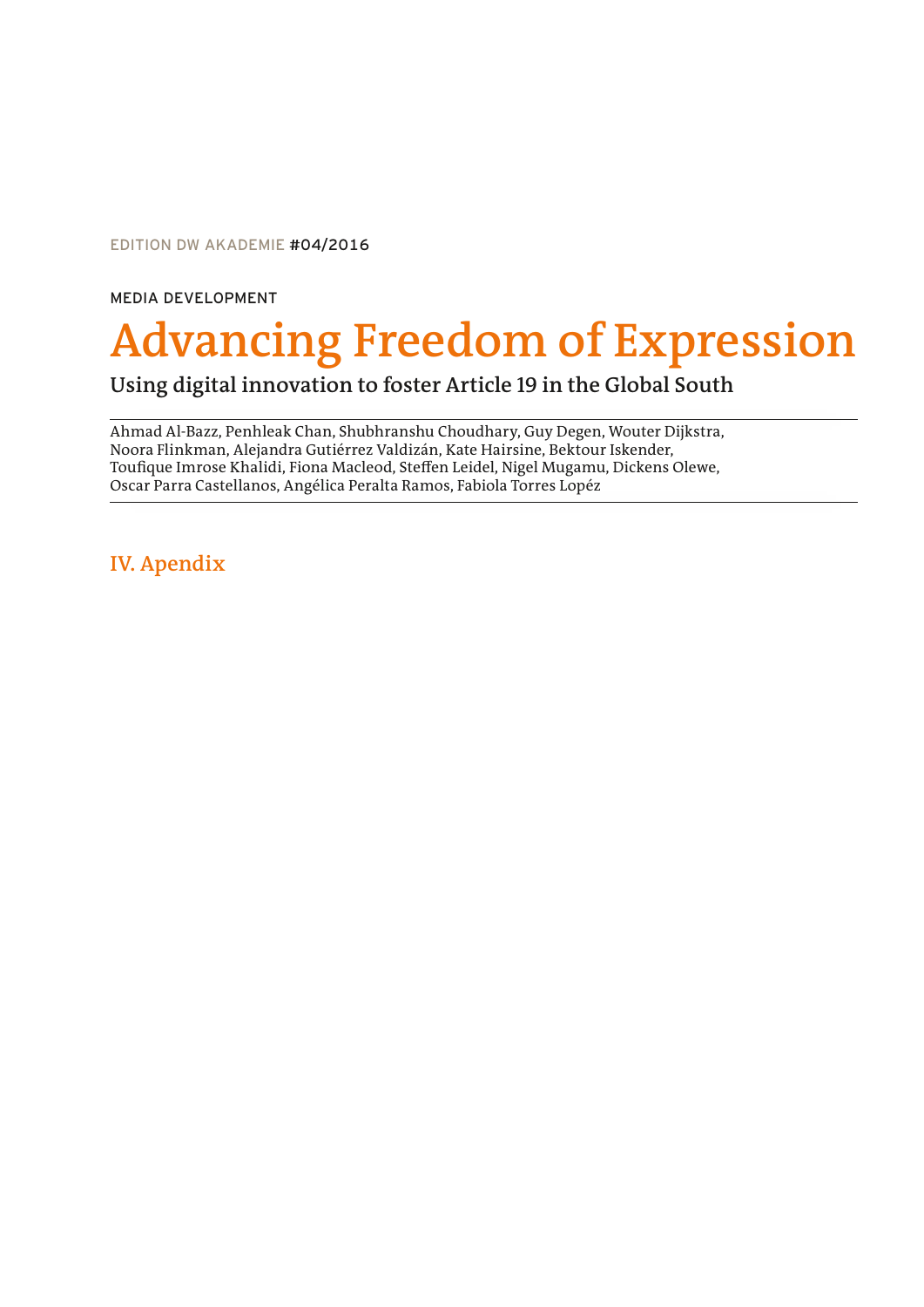# **Imprint**

This publication is part of a series presenting individual chapters from the study *Advancing Freedom of Expression - Using digital innovation to foster Article 19 in the Global South*

PUBLISHER Deutsche Welle 53110 Bonn Germany

RESPONSIBLE Christian Gramsch

#### AUTHORS

Ahmad Al-Bazz Penhleak Chan Shubhranshu Choudhary Guy Degen Wouter Dijkstra Noora Flinkman

Alejandra Gutiérrez Valdizán Kate Hairsine Bektour Iskender Toufique Imrose Khalidi Fiona Macleod Steffen Leidel Nigel Mugamu Dickens Olewe Oscar Parra Castellanos Angélica Peralta Ramos Fabiola Torres Lopéz

EDITOR Jan Lublinski DESIGN Programming/Design

PUBLISHED March 2016

© DW Akademie

With financial support from the



Federal Ministry<br>for Economic Cooperation<br>and Development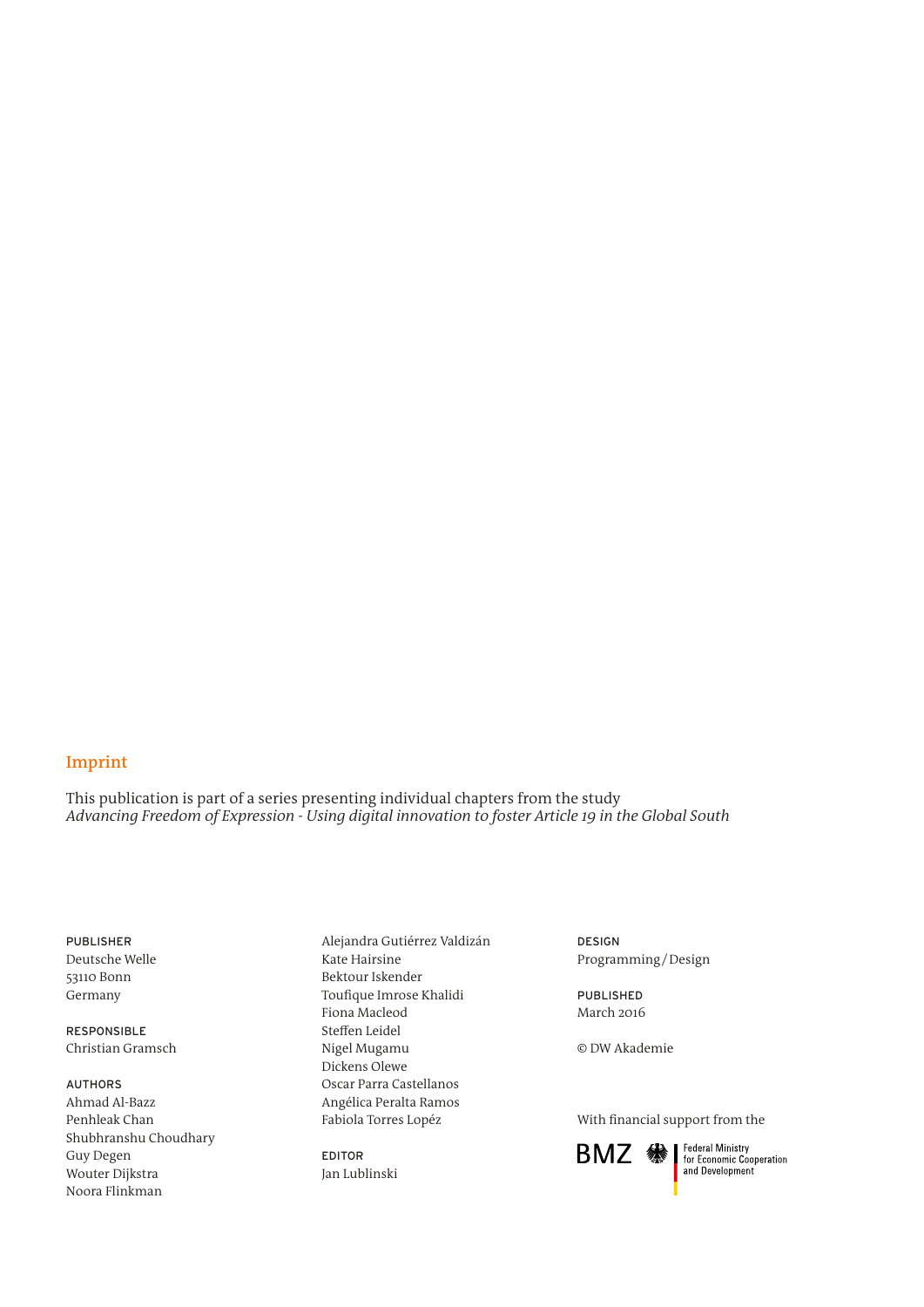# **Table of Contents**

| Recommendations to initiatives using |    |
|--------------------------------------|----|
|                                      | 6  |
|                                      | б  |
|                                      |    |
|                                      |    |
| Openness                             | 8  |
|                                      | 8  |
|                                      | 9  |
|                                      | 10 |
|                                      |    |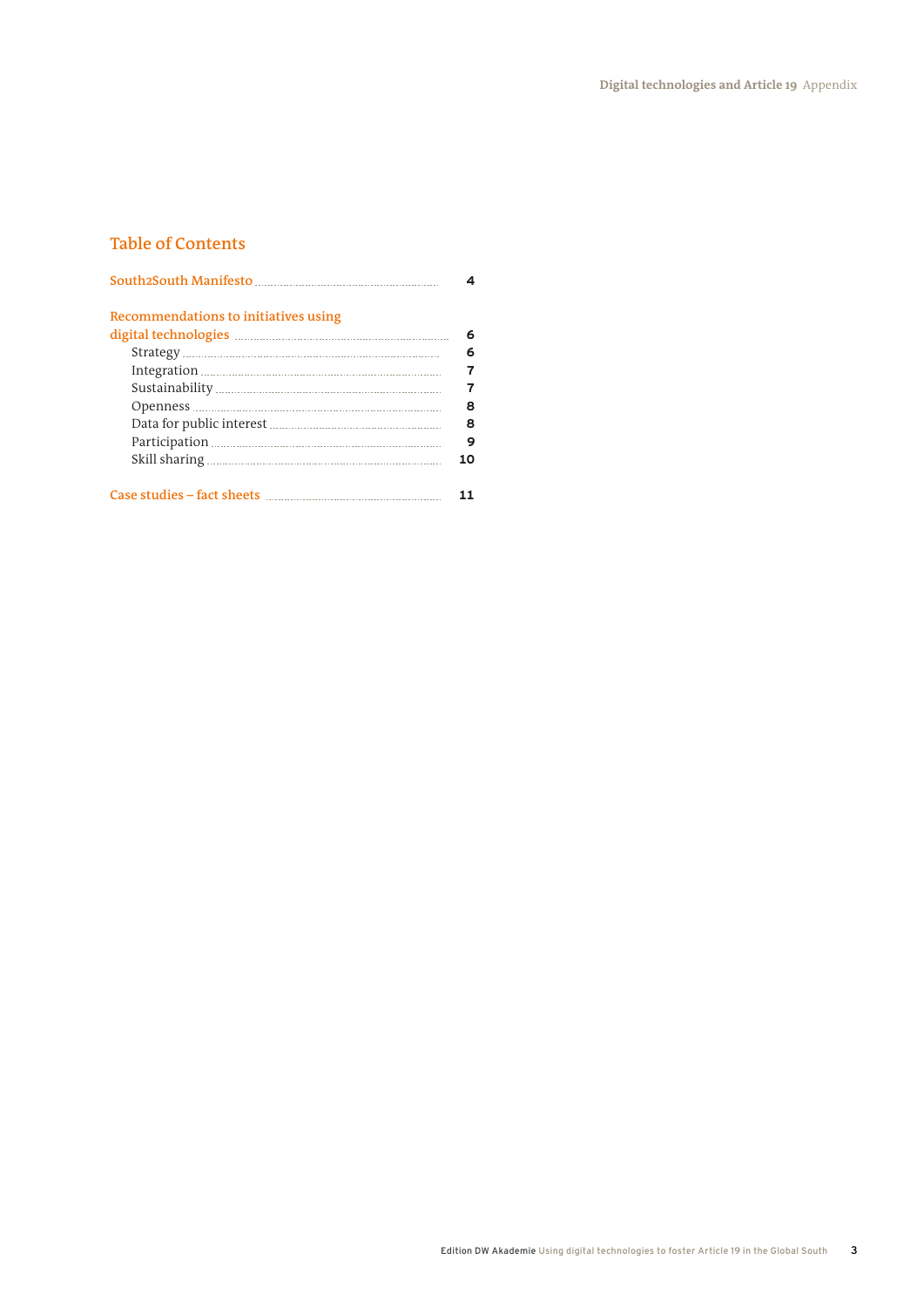# **South2South Manifesto**

#### *Steffen Leidel, Guy Degen (editors)*

How to use digital technologies to foster freedom of expression and information in the Global South | DW Akademie Media Dialogue | Cape Town | December 2014

#### About

The South2South Manifesto was developed during a four-day media dialogue that focused on how to best use digital technologies to foster freedom of expression and information in countries of the Global South.

The media dialogue was hosted by DW Akademie (Germany) and IAJ (South Africa) and brought together journalists, activists, and media development specialists from 14 countries to exchange knowledge and ideas.

Through a series of moderated discussions and idea generating workshops, the 14 delegates produced seven core principles for fostering freedom of expression and information. Each principle is accompanied by recommendations for individuals and organizations to consider when using digital technologies to foster freedom of expression and information.

#### The Manifesto - Introduction

We stand for using digital technologies to foster freedom of expression and information - a fundamental right enshrined in Article 19 of the United Nations Universal Declaration of Human Rights.

Freedom of expression in countries of the Global South is challenged by undemocratic regimes, human rights abuses, inequality, poverty, corruption, surveillance, lack of access to information, poor media literacy, and high costs of internet and communication services. However, we believe digital technologies can be used in innovative, ethical, democratic, inclusive, and collaborative ways to solve problems and improve people's lives.

We believe that in order to foster freedom of expression and information, individuals, government, media, and other organizations should observe the South2South principles when designing, developing, and implementing projects using digital technologies.

This is a living document and open for discussion.

The manifesto was produced during the South2South Media Dialogue in Cape Town, hosted by DW Akademie and IAJ, in November 2014.

The authors call upon those who use the South2South Manifesto to share this document and participate in its evolution.

#### Strategy - Develop long-term strategies to establish and protect freedom of expression

#### Recommendations

- Analyze the state of freedom of expression and how authorities enforce laws
- Build partnerships and networks dedicated to freedom of expression
- Use accurate and appropriate indicators to plan, develop, and evaluate projects
- Develop and adapt digital technologies to meet changing conditions and needs
- Be transparent with sources and conditions of funding

#### Integration - Combine digital technologies and traditional forms of communication to foster freedom of expression.

#### Recommendations

- Respect existing forms of community dialogue and media, and where possible, integrate them into digital projects
- Support communities using digital technology in a form they can use and afford
- Adhere to democratic principles and equal rights to expression
- Offer equal access to media: "Think of the last person first"
- Respect individual privacy and make digital security a priority

#### Sustainability - Develop innovative ways of making projects sustainable and independent

#### Recommendations

- Strive for shared and diversified ownership of projects
- Find partners and appropriate sources of funding that do not hinder independence
- Explore multiple models of financing to sustain projects beyond the duration of external funding
- Think about generating revenue from the beginning of a project
- Use freeware, open source tools and 'hacker communities' to be cost-effective

#### Openness - Facilitate our right to know

#### Recommendations

- Advocate for freedom of information and transparency laws
- Develop open standards
- Provide universal access to technology
- Raise civic awareness of data uses through online and offline campaigns and training
- Share digital information in accessible formats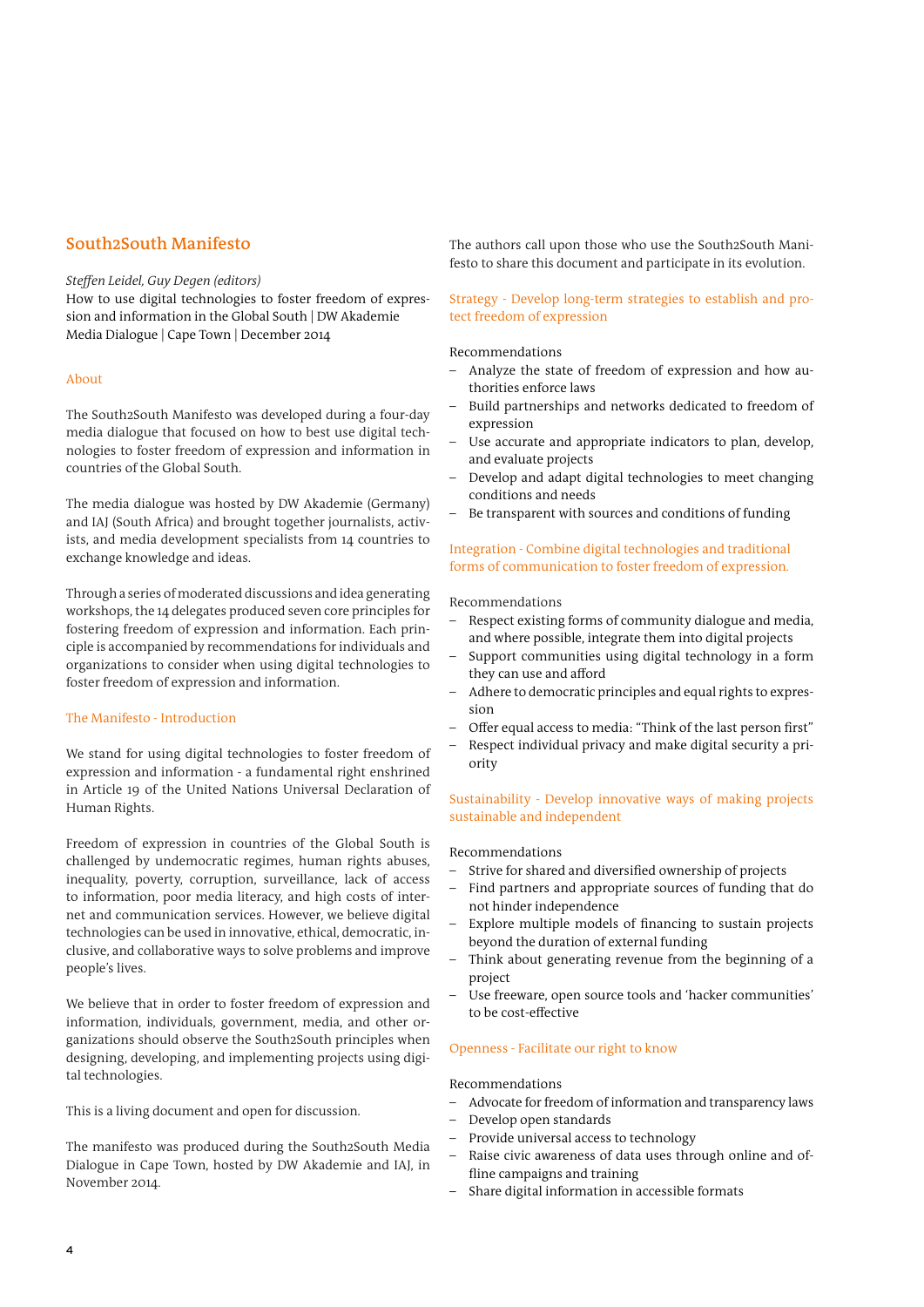Data for Public Interest - Request, collate, analyze, and share data in a way that everyone can use, and connect people with the information they need

Recommendations

- Simplify, explain, and visualize data to make it understandable
- Create, publish, distribute, and share stories from collected data
- Include metadata to make digital materials easier to search, use, and adapt
- Be creative and use transmedia formats to visualize, publish, and share data
- Develop best practices for sourcing, collating, and analyzing data

#### Participation - Use participatory methods to strengthen freedom of expression and information

#### Recommendations

- Include target communities and audiences in planning, development, implementation, and evaluation of projects
- Ensure the space for participation is safe and allows for open expression
- Make use of existing tools, methods, and platforms to encourage participation
- Provide digital literacy training to enable broader community participation
- Support the right to start your own digital platform
- Engage and sensitize politicians and public officials to acknowledge their obligations and accountability to their communities

#### Skills Sharing - Share knowledge and experiences between digital project practitioners

Recommendations

- Use multiple methods and platforms for sharing knowledge and skills
- Promote both online and offline activities for sharing knowledge and skills
- Explore platforms for sharing ebooks, research papers, and open source software
- Create a digital bank for storing and exchanging open data files
- Share directories of media organizations
- Mentor colleagues through online platforms
- Organize offline activities such as workshops and events at universities and schools and share results online
- Inform and educate people through existing media such as TV, radio, and newspapers

The undersigned authors pledge their commitment to adhere to the South2South Manifesto and to encourage others to observe its principles.

**Ahmad Al-Bazz**, Editor, Dooz, Palestinian Territories

**Penhleak (Pinkie) Chan**, Managing Editor, Open Development Cambodia, Cambodia

**Shubhranshu Choudhary**, Founder, CGNet Swara, India

**Guy Degen**, DW Akademie

**Wouter Dijkstra**, Founder and Director, TRAC FM, Uganda

**Noora Flinkman**, Head of Marketing and Communications Unit, HarassMap, Egypt

**Alejandra Gutiérrez Valdizán**, Editor-in-Chief, Plaza Pública, Guatemala

**Kate Hairsine**, DW Akademie

**Bektour Iskender**, Founder, Kloop, Kyrgyz Republic

**Toufique Imrose Khalidi**, Editor-in-Chief and Managing Director, bdnews24.com, Bangladesh

**Fiona Macleod**, Founder and Editor, Oxpeckers Center for Investigative Environmental Journalism, South Africa

**Steffen Leidel**, DW Akademie

**Nigel Mugamu**, Founder and CEO, 263Chat, Zimbabwe

**Dickens Olewe**, Founder of AfricanSkyCAM and Knight Journalism Fellow at Stanford University, Kenya & USA

**Oscar Parra Castellanos**, Founder and Editor, Rutas del Conflicto, Colombia

**Angelica (Momi) Peralta Ramos**, Multimedia Development Manager and Project Manager of La Nación Data, La Nación, Argentina

**Fabiola Torres Lopéz**, Co-Founder and Reporter, Ojo Público, Peru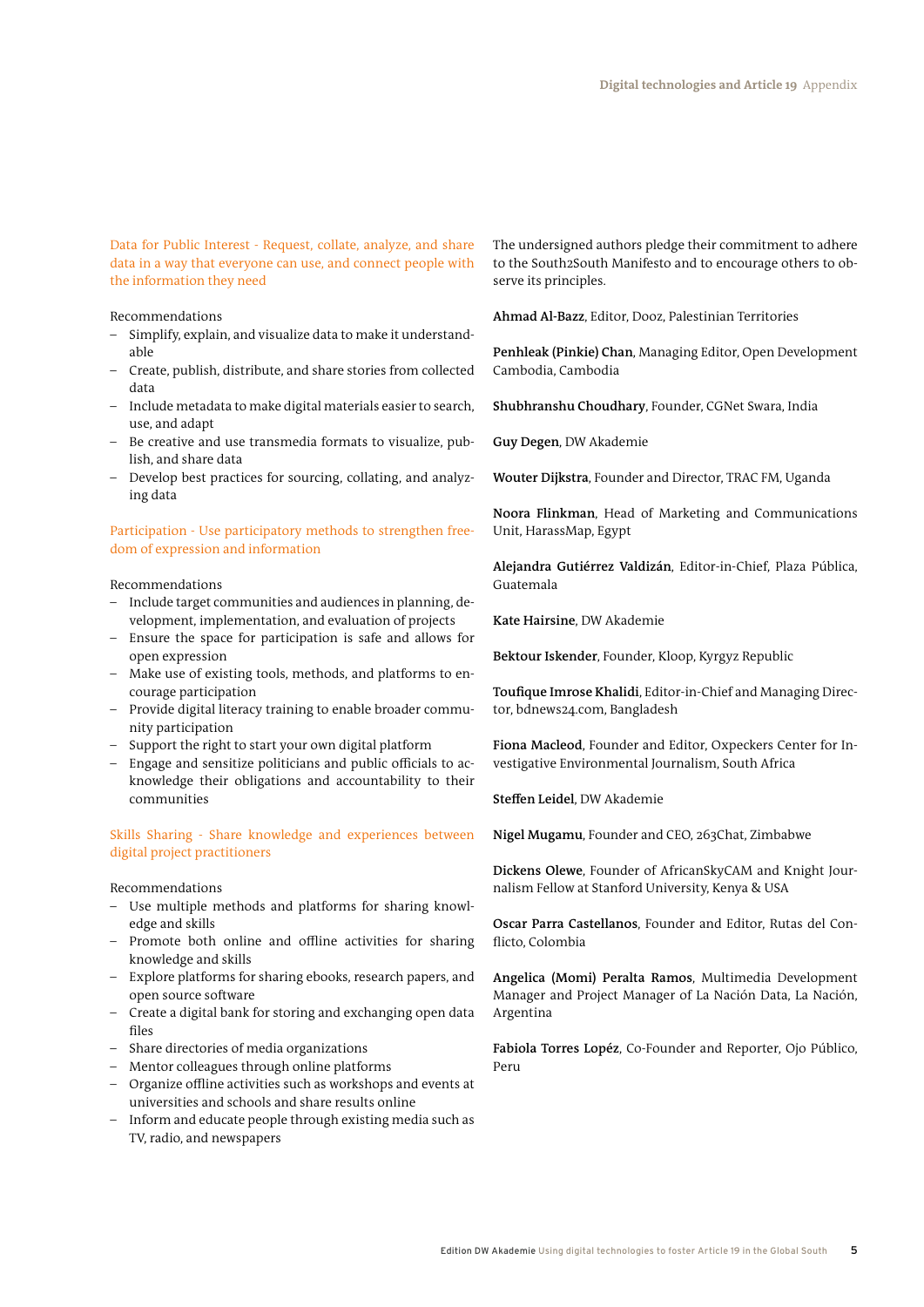# **Recommendations for initiatives using digital technologies**

#### *Kate Hairsine and Steffen Leidel*

The following recommendations are foreseen as a framework to help focus and clarify the steps needed to implement projects using digital technology to foster freedom of expression. As living guidelines, we envisage their further development and adaption as digital technologies, and the circumstances in which they are being used, continue to shift.

The recommendations share the structure of the South2South manifesto, a document which was created during a four-day focus group held with 14 digital technology innovators running projects in the Global South. These recommendations have been augmented by the experiences shared during the interviews with initiative founders.

Faced with the bewildering options of using digital technologies to support diverse facets of freedom of expression, those implementing and funding such projects sometimes lose sight of the basic fundamentals of implementing and running such projects. Because of this, we have deliberately included in these recommendations some components that apply to projects in general rather than focusing only on aspects specific to digital technology projects.

#### **Strategy**

Projects using digital technologies to support development and human rights are often overambitious when developing their goals and try to achieve too much within the confines of a specific project. Furthermore, many of these projects are not sustainable beyond the pilot stage (often as a result of being spread too widely) – making strategies for long-term viability essential.

**Identify an existing need.** It is crucial that any new initiative or project arise from the notion of fulfilling a specific, recognized need, rather than focusing on using technology for technology's sake. The organizations talked to all had hands-on experience working within particular communities that enabled them to identify day-to-day problems or gaps that their project then sought to counter. Rutas del Conflicto, for example, emerged from the founder's own experience of searching for scattered information, while Mera Swasthya was looking for a way to collect information about illegal fees.

**Develop an organizational strategy.** Once these needs or gaps have been identified, it is important for an initiative to develop strategies of how an organization can seek to meet these needs, react to changing circumstances and sustain itself long enough to create change. As such, long-term sustainability requires an organizational strategy. While there are many facets to an organizational strategy, they need to contain a clear mission statement and a detailed assessment of what needs to be done to meet goals.

**Include a financial plan.** Given that one of the biggest challenges facing initiatives is financial stability, priority needs to be given to developing a business plan that, among other aspects, outlines potential revenue from diverse sources and also makes allowances for the future maintenance and development of technology.

**Include a technical strategy.** Many of those talked to experienced, or are still experiencing, issues with technology – either within the organization, or on the part of the users. A technology strategy needs to set out how the planned technology will advance the organization's goals and also incorporate an assessment of the capacity of the organization to run such a project, the ability of local developers to develop such a project and support it in the long term, an assessment of the local infrastructure and determine how targeted users actually access and use the particular technology. It also needs to make an assessment of potential maintenance and development. It should also make provisions (financial, capacity training) for the need to develop and adapt digital technologies to meet changing conditions and needs.

**Include a digital security risk and data protection plan.** Most of the initiatives talked to did not think of assessing digital security risks or protecting their users' data. However, given the commitment and sophisticated abilities of governments to monitor users' activities, and at times to punish users, it is absolutely necessary for rights initiatives to know what risks the general public faces when using or accessing their service or information. It is also important to develop a privacy policy for dealing with user's information.

**Build in regular evaluation and monitoring.** Without evaluation and monitoring, it is difficult to know whether your project is meeting its goals, and whether the technology is still supporting you in these goals.

**Build partnerships and networks with others.** Several organizations mentioned regional networks, such as 'Hacks/Hackers,' or open-data networks as good for sharing knowledge and collaboration.

**Analyze the state of freedom of expression and how authorities enforce laws.** Any freedom of expression initiative needs to have an understanding of locally prevailing circumstances restricting freedom of expression.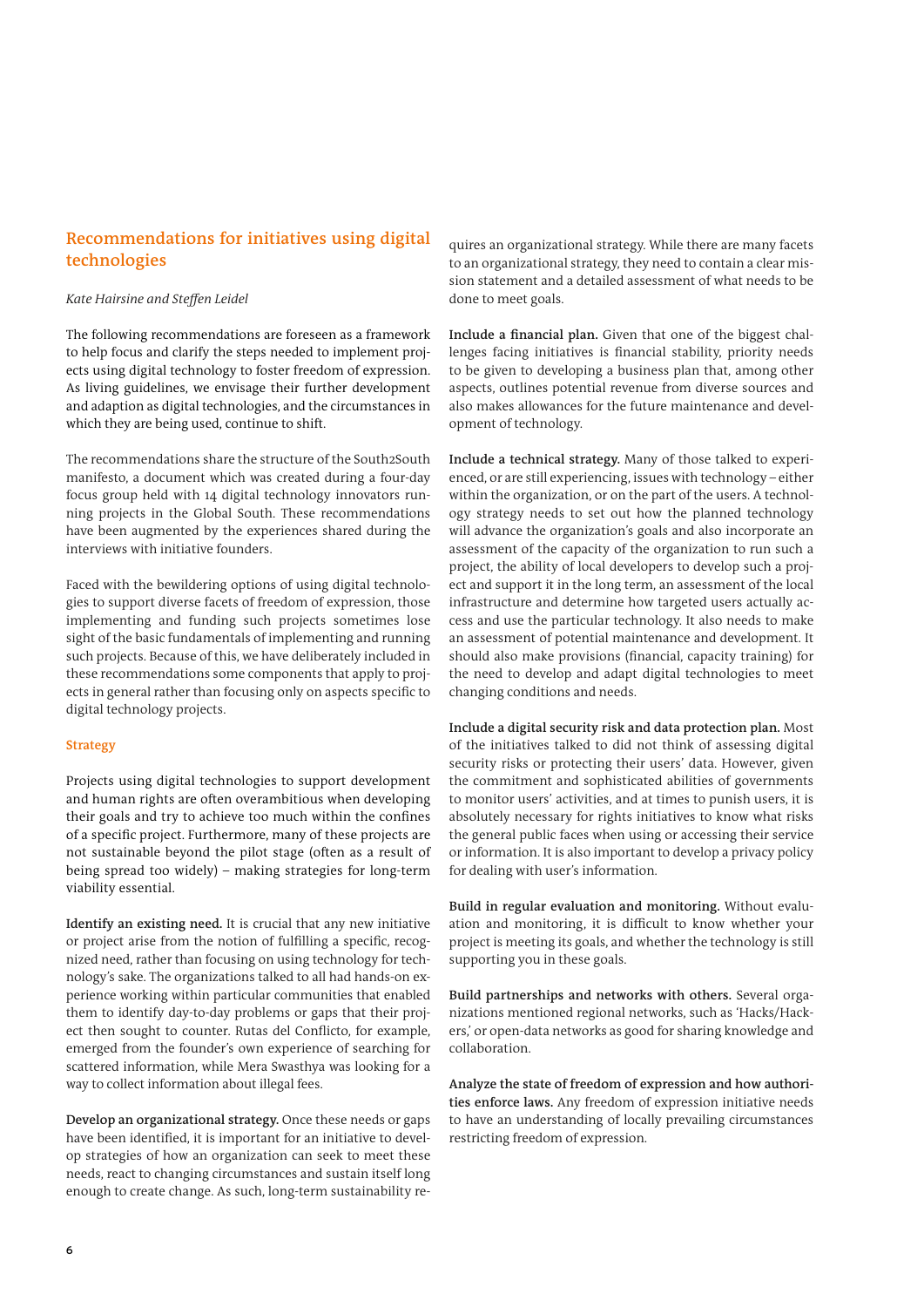#### **Integration**

Technology does not stand alone. Rather digital technology initiatives need to be integrated into, and work in combination with, the targeted users' current practices of receiving and imparting information.

**Integrate existing forms of communication.** The experiences of the interviewees show that it is more effective to use ICTs in conjunction with existing forms of communication channels in order to widen reach. Examples include Follow the Money, which uses both social media and radio to campaign for the release of funds, and Africa Check, which allows media to copy its content for free.

**Make use of existing tools, methods, and platforms rather creating a new one.** Rather than developing a new website or app that requires development and promotion (and a good reason for users to adopt a new technology), see if you can adapt an existing technology or tool to support your idea.

**Know your user.** Conduct an assessment of what ICTs your targeted group use to send and receive information, how exactly they use this technology, and what some of the barriers of use are. Initiatives that lack knowledge of the specific context of technology use are more likely to fail.

**Promote your service using methods suited to your likely users.** People cannot use a service if they do not know about it, hence the importance of initiatives to actively promote their services. However, as above, it is important to do so using existing channels. CGNet Swara, for example, operates in a region with virtually no traditional media; therefore it promotes its service with a traveling puppet theater.

**Offer equal access.** It is important to consider factors which may unfairly disadvantage certain demographics, and devise strategies to overcome this. For example, providing toll-free calls may make it easier for socioeconomically disadvantaged groups to access the service.

**Offer support and training in using the technology.** When working with digital technology projects, it is often not enough to provide information or a service. Targeted users need to be supported or trained in using the technology. Users of CGNet Swara whose reports are not suitable for publication are contacted and asked if they would like to resubmit their report with additional information. When Mera Swasthya Meri Aawaz discovered that women found it difficult to dial the ten-digit number to report an illegal fee, they developed a system of women in villages who could support others in making calls.

#### **Sustainability**

Many projects, especially those explored here, are initiated by one or two passionate individuals who recognize a gap and seek to fill it. They attract funding to realize their idea and once the project is up and running scramble to seek funds to continue. However, long-term sustainability often requires ongoing concerted effort and planning, and should be factored in at the very beginning of a project.

**Strengthen the capacity of staff to perform core functions.**  While many of the organizations turn to external contractors to develop and implement the technology, quite a few interviewees said that staff were not able to judge the suitability of certain technology and whether technical providers could deliver what they promised. In order to increase the long-term viability of an initiative, it follows that staff need to be trained in managing technology projects.

**Explore multiple models of financing from a variety of sources.** Most of the initiatives interviewed here talked of how they were exploring various forms of revenue generation (including grants, donations from corporations and individuals, crowdfunding, sale of services, events) in order to decrease dependence on single donors.

**Plan revenue generation from the beginning of the project.** Several of the initiatives were started by individuals who had an idea, and who then worked tirelessly to develop this idea. After securing the first-round of funding to put this idea into practice, they then realized they lacked a plan for continuing beyond this initial funding. Financial planning contributes significantly to the success.

**Ensure funding and income sources do not hinder independence.** Although none of the interviewees cited cases where funders sought to influence their objectives and strategies, initiatives working in the field of freedom of expression need to remember the importance of remaining objective and credible.

**Use freeware and open source tools to be cost-effective.** Open source software might not cost money to purchase, but it still requires maintenance, configuration, and ongoing support that needs to be financed. And the Global South's smaller pool of developers means that this support may have to come from overseas, which can engender higher support costs or language and time-zone issues. However, open source software carries many benefits which are often seen to outweigh their disadvantages. Thanks to the peer review process, it is usually secure and thanks to the ability to modify the source code, it can be adapted to specific circumstances.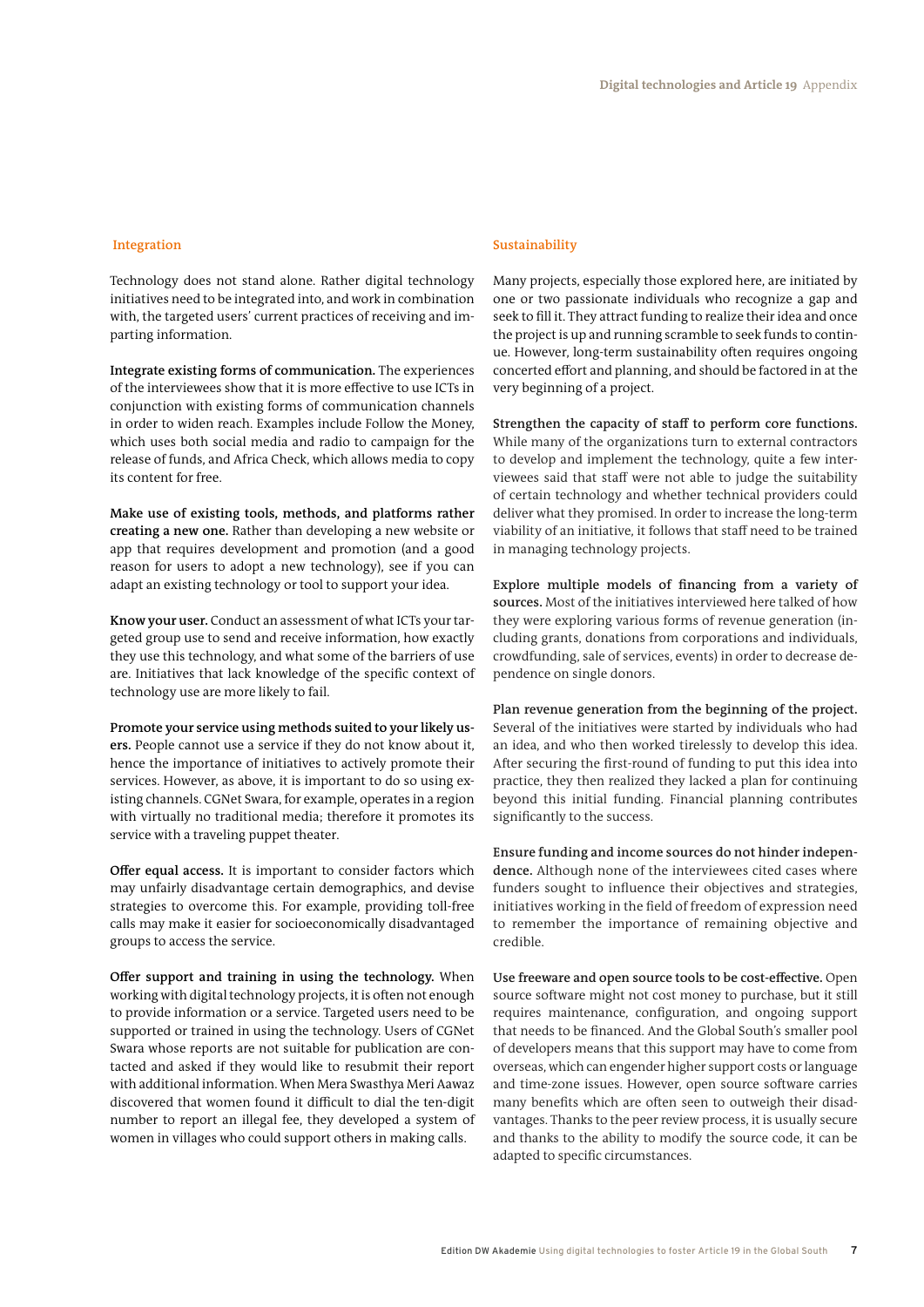**Prepare for changes in technology and technology use.**  Sustainability is not just about financial resources, but also about having the technical resources to continue to serve your goal or mission. Be aware of shifting patterns of what technology is available to your users and how they use this technology.

**Building lasting partnerships.** Partnerships and collaborations can help an initiative advance its long-term aims. These can either be formal, such as Plaza Publica's partnership with the University of Rafael Landívar, or informal, such as VozData's collaboration with university departments and transparency organizations for volunteers to digitalize data.

#### **Openness**

Initiatives promoting freedom of expression and access to information have a responsibility to lead by example, aligning their own policies of disclosure and information dissemination with transparency, open data, and open source standards.

#### **Advocate for freedom of information and transparency laws.**

**Support the principle of net neutrality.** Net neutrality is fundamental to freedom of expression. It is about ensuring equal access to content, apps, and websites without discriminating against, favoring, or blocking content. If net neutrality is overturned, Internet service providers may be able to restrict content on commercial grounds. As such, rights organizations have a stake in keeping the Internet open for all.

**Make software code available for others to use, change, and share when economically feasible.** Numerous initiatives are producing software or adapting digital technologies to create new tools. By sharing the software code or the system setup, an initiative can enable others to benefit from their solutions. In fact, the Knight Mozilla Fellowship stipulates that software during the fellowships must be shared. It is also essential to share this software on platforms where others can find it and benefit from adaptions, such as GitHub or WordPress.

**Share data you collect.** Many initiatives involved in information creation amass data which informs stories, but some are reluctant to share data they might have worked hard to collect, clean, and analyze. However, important for funders and initiatives themselves, to increase the use of such data and promote data sharing, is to circulate data in formats accessible by others.

**Freely share your own data.** Rights organizations need to stop being conservative about publishing their own data, such as funding sources, conditions of funding, and amounts received. This data could be useful information to others wanting to build on existing knowledge. It can help build trust with stakeholders and funders. In addition, it is easier to promote transparency and establish credibility in general when your initiative is opening its own information.

**Raise civic awareness of data uses and share data skills.** In many developing and emerging countries, data movements are just starting to emerge. Sharing knowledge and skills is one way to nurture these nascent movements. Sensitizing the public to the importance of open data is another.

#### **Data for public interest**

Governments and other institutions are being increasingly pressured to open up access to their data. At the same time, more data is now available than ever before. However, many individuals and groups are unable to exploit this data for themselves. As such, initiatives supporting access to information have several roles to play in supporting communities and groups in using and understanding this data. They should also advocate the opening up of data.

**Freely share data using open formats and open standards.** The analysis of larger data sets requires the use of a computer to search, sort, and find relationships within the data. But some popular methods for publishing data, such as PDFs or scanned documents, are a hindrance to data analysis because the data cannot be machine read. Publishing data in an open (machine-readable) format means people can make better use of the data. Another hindrance to data use is when it is published in a proprietary format, this is a format that can only be opened by certain software. This places restrictions on the use of the data to those who have the particular software. Publication in open standards, on the other hand, allows for greater use of the data. As well as being in an open format and open standard, the data should also be free for all to use, reuse, and redistribute.

**Share data across diverse mediums.** Within the discussion of open data, opening this data often refers to archiving this data online. While this make sense, in that data can then be accessed regardless of location, it effectively cuts off those who are offline. One way to bridge this divide is to disseminate data, or an analysis of the data, across a variety of mediums. These might range from publishing data in traditional media such as radio and print to using diverse sources of digital media, such as sending users SMSs with the data they require.

**Simplify, explain, and visualize data.** Raw data is only comprehensible to a small, exclusive group of skilled data analysts. Data initiatives can help to make data understandable to a broader public by turning data into narrative stories based on the data. They can also use graphs, charts, infographics, and maps to visualize the data.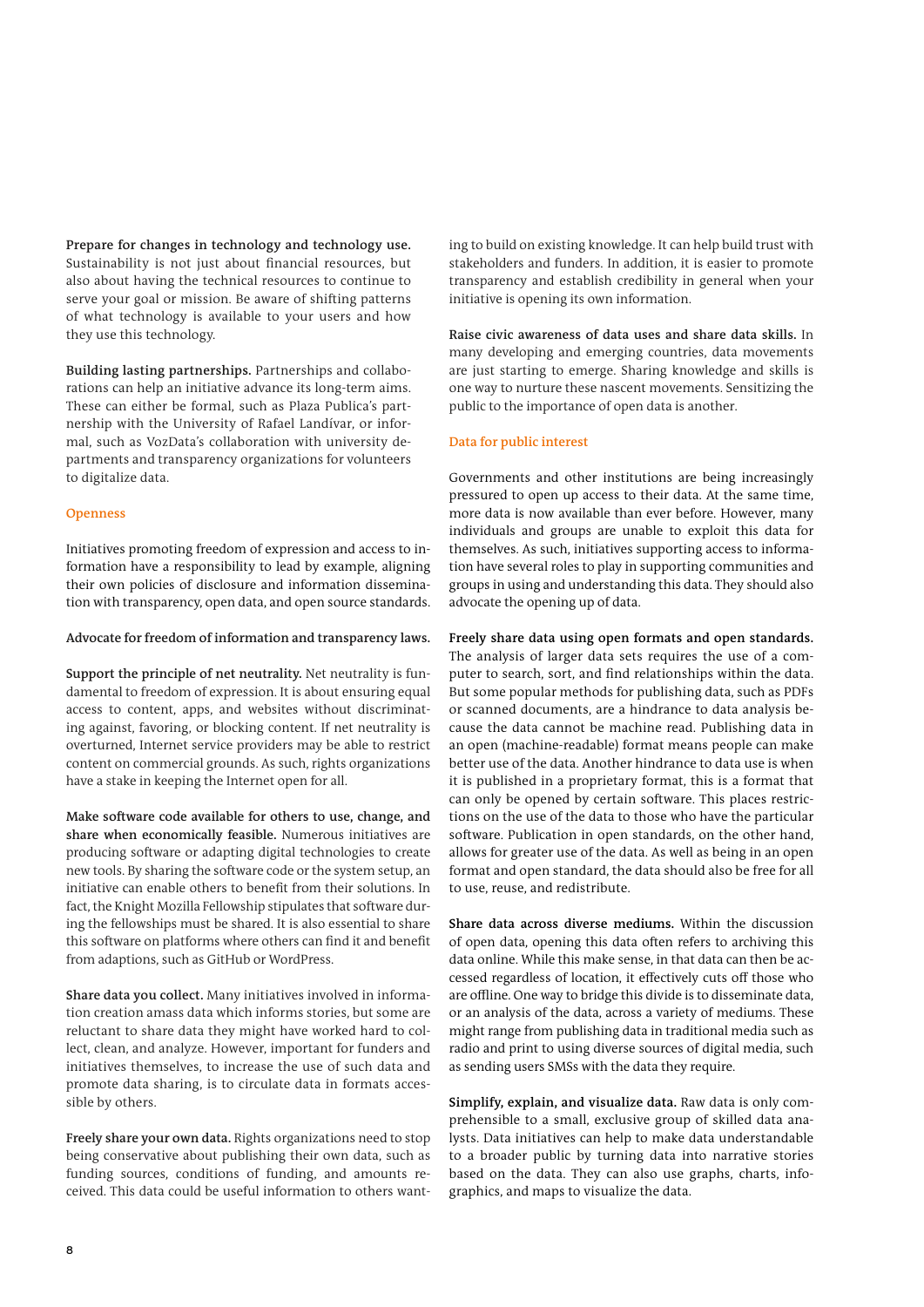**Include metadata.** Metadata is often described as data about data. It is data about the dataset that can include information such as what exactly has been collected, how it was collected, where and when it was collected, and which sources were used. While metadata has several uses within organizations, above all, it makes it easier to share data with others.

**Advocate for open data practices within the wider community.** Having open data in the future means advocating now for governments and public institutions to make their data freely available in open, standard formats. In the absence of strong open data communities in many parts of the Global South, it also means initiatives should consider carrying the message to future officials and become involved in university programs, hold workshops, and engage with open data networks.

#### **Participation**

Participation is about receiving input from members of the public. As several of the initiatives examined here demonstrate, there are many barriers to citizen engagement and simply inviting participation does not automatically ensure people will be proactive and take part. Rather, participation needs to be actively fostered and supported, and people need a strong motivation or incentive to participate. In addition, initiatives need to seek strategies for making this participation representative of demographic diversity.

**Identify the purpose of participation.** Participation is a catchcry at the moment, and many funders push for some type of participation without identifying what citizen participation will bring to the initiative and most importantly, why people will choose to participate. Given that making participation work well takes considerable resources and effort, there needs to be a clear advantage for participation to justify the investment of resources.

**Identify target users and conduct user tests.** You need to determine who the exact group is who will potentially participate in your project. Conduct user-testing with this target group to identify barriers to use and areas that cause these users difficulties or confusion in operating it. Modify, and test again. User-testing should be carried out as early as possible in the process.

**Consider how to support socio-economically diverse participation.** Initiatives often understand participation as input from the general public; however, in ICT initiatives, this general public often turns out to be young, educated, urban males. Even projects deliberately targeting marginalized communities often end up with participation skewed towards more educated males in those communities. Consequently, projects need to explore ways of increasing participation from underrepresented groups, such as women and the elderly.

**Provide training to enable broader community participation.** Whether a citizen journalism project, or a monitoring initiative, where individuals send reports, training is a critical component of any initiative relying on participation.

**Develop strategies and partnerships to encourage ongoing participation.** Organizations need to make it clear what they do with the information they receive, and what the individual or community benefits of participation are, that is, what connection exists between input and improvement of the situation. Part of this strategy should involve feedback (either individual or community-based) about the project's ongoing impact.

**Ensure the space for participation is safe and allows for open expression.** Initiatives need to provide a space where people are able to participate safely and freely and express opposing views, without fear of reprisal or abuse – either online or offline. This may mean the development of a code of conduct, with the initiative reserving the right to remove abusive, threatening, or discriminatory comment. It also means that initiatives might need to consider introducing a vetting system to protect identities, or remove information that might reveal identities, from reports before they are published. Having a secure system is especially pertinent in crowdsourcing projects that rely on the public to report sensitive information, such as police violence or human rights abuses, which can result in retaliatory measures.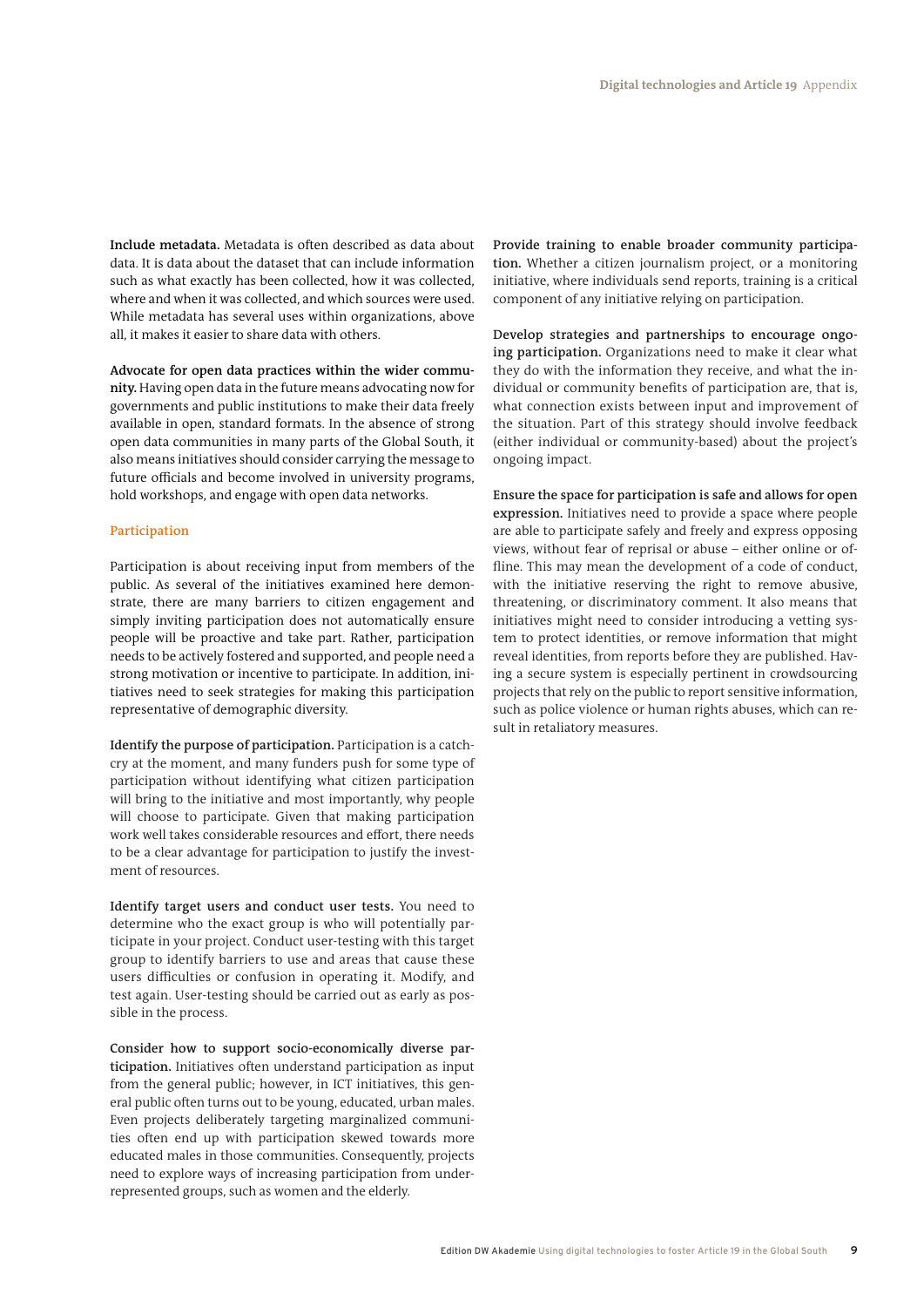#### **Skill sharing**

Using ICTs to foster freedom of expression is a relatively new field that is not only rapidly evolving, it is also awash with experiments and pilot projects. As such, it is vital for digital project practitioners to share knowledge and experiences of planning, implementing, and running digital projects.

**Share knowledge with various audiences.** Those working on digital technology projects often gain wide-spread experience, from managing technical projects to promoting diversity in participation and supporting community activism. This means there is potentially a wide variety of audiences that can benefit from knowledge sharing, such as media organizations, funding bodies, government institutions, technology companies, researchers, and university students. For example, you might choose to share your experiences of working with communities in a development publication and system details on a technology site.

**Use both online and offline activities for sharing knowledge and skills.** Do not assume that those involved in digital technology projects are all online. Sharing knowledge at conferences, workshops, seminars, and roundtable events are also important.

**Share materials as well as knowledge.** Others may benefit from seeing material such as your strategic plan, evaluation tools, training kits, and FAQ sheets. Make these available for others to learn from, use, and adapt. Produce both paper and digital formats so that you can distribute electronic and paper copies.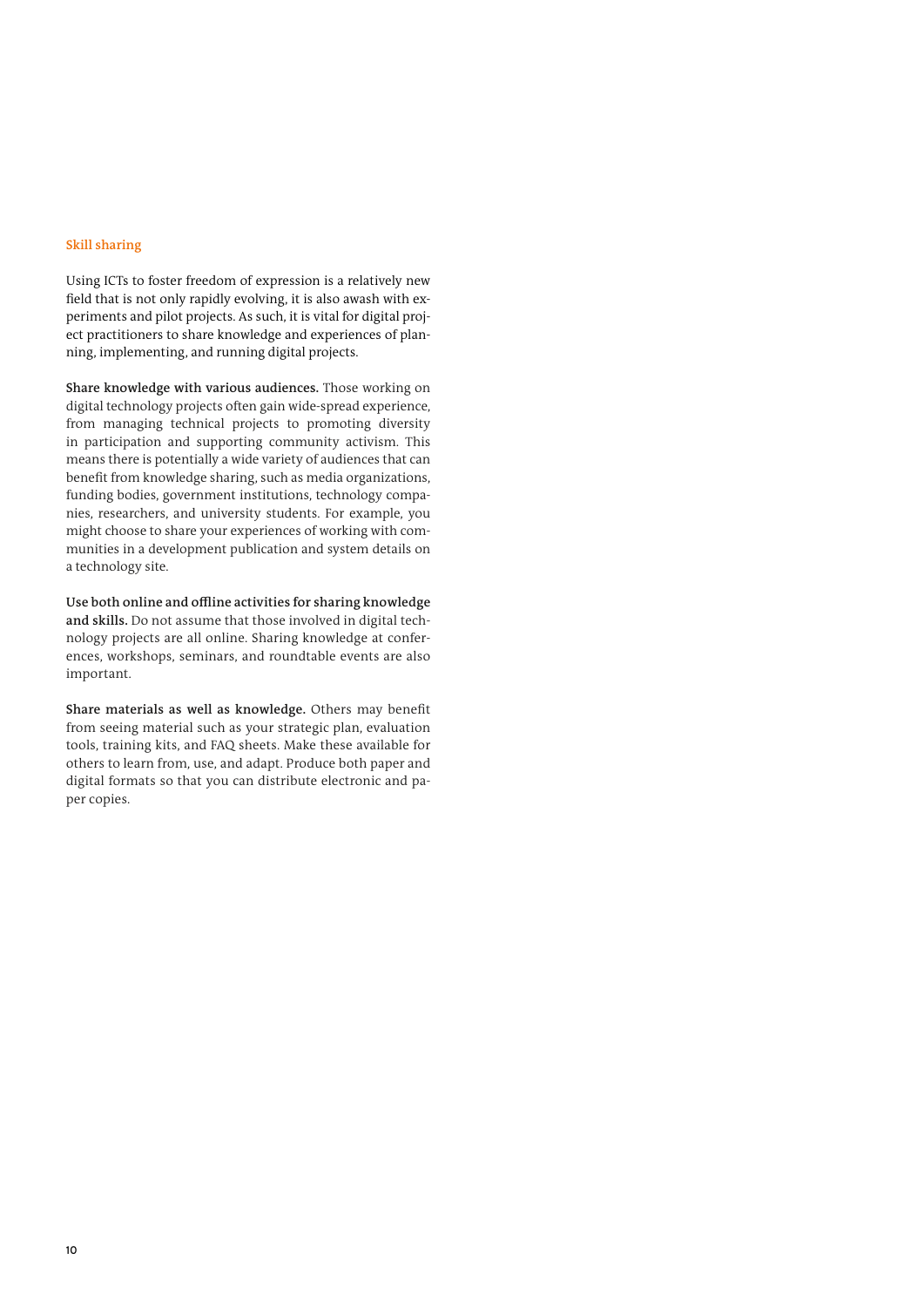#### **Case studies – fact sheets** *Kate Hairsine*

# "We have been able to give people an avenue to express their views. It's also a space where they can share information about what is happening and we can amplify their voices by sharing it with the rest of the world. I think that is huge."

#### *Nigel Mugamu, founder of 263Chat*

| <b>Project</b>                  | 263Chat                                                                                                                                                                                                                                                                                                                                                                                                                                                                                                                                                                                                                                                                                                                                                                                                                                |                   |                     |
|---------------------------------|----------------------------------------------------------------------------------------------------------------------------------------------------------------------------------------------------------------------------------------------------------------------------------------------------------------------------------------------------------------------------------------------------------------------------------------------------------------------------------------------------------------------------------------------------------------------------------------------------------------------------------------------------------------------------------------------------------------------------------------------------------------------------------------------------------------------------------------|-------------------|---------------------|
| Country                         | Zimbabwe                                                                                                                                                                                                                                                                                                                                                                                                                                                                                                                                                                                                                                                                                                                                                                                                                               | Link              | http://263chat.com/ |
| <b>Tags</b>                     | Online forum, community dialogue, independent journalism                                                                                                                                                                                                                                                                                                                                                                                                                                                                                                                                                                                                                                                                                                                                                                               |                   |                     |
| Approach                        | Creating a public sphere, access to information                                                                                                                                                                                                                                                                                                                                                                                                                                                                                                                                                                                                                                                                                                                                                                                        |                   |                     |
| What it<br>does                 | 263Chat originally started using Twitter as a forum to discuss issues related to Zimbabwe. It has now<br>evolved to a media organization that produces its own online content.                                                                                                                                                                                                                                                                                                                                                                                                                                                                                                                                                                                                                                                         |                   |                     |
| <b>Technology</b>               | Social media (Twitter, Facebook, WhatsApp), YouTube, SoundCloud, as well as an online website                                                                                                                                                                                                                                                                                                                                                                                                                                                                                                                                                                                                                                                                                                                                          |                   |                     |
| Added<br>value of<br>technology | Allows both Zimbabweans living in Zimbabwe and those living outside of the country to share informa-<br>tion and opinions. Additionally, given that mainstream media in Zimbabwe is particularly polarized along<br>party lines, social media and the internet are one of the spaces where Zimbabweans inside the country can<br>express opinions and where independent information can be published.                                                                                                                                                                                                                                                                                                                                                                                                                                  |                   |                     |
| How it<br>works                 | 263Chat originally started as a structured discussion forum where people from anywhere in the world<br>could use the 263Chat handle and hashtag to join an online conversation on a predetermined topic regard-<br>ing Zimbabwe. Discussions were held every Tuesday at 6pm and lasted one or two hours. This structured<br>forum has become less central to 263Chat activities, as people are now using the hashtag for daily con-<br>versations about a wide range of Zimbabwean issues. Finding that the mainstream media were failing to<br>pick up topics discussed on 263Chat, as hoped for, the initiative has now developed into an online media<br>company that produces its own content and distributes this content across diverse social media. It also<br>organizes events, such as panel discussions on specific topics. |                   |                     |
| <b>Successes</b>                | - Used by Zimbabweans as a way of sharing their opinion (263Chat is often one of the top trending<br>hashtags and handles for Zimbabwe)<br>- Have 60,300 Twitter followers (June 2015)<br>- Working in partnerships with embassies and NGOs for live events                                                                                                                                                                                                                                                                                                                                                                                                                                                                                                                                                                            |                   |                     |
| <b>Challenges</b>               | - Being taken seriously by traditional media organizations within Zimbabwe<br>- Finding a way of involving offline communities (Zimbabwean radio is not an appropriate space for an<br>independent forum so this cannot be an alternative)<br>- Generating revenue                                                                                                                                                                                                                                                                                                                                                                                                                                                                                                                                                                     |                   |                     |
| <b>Launched</b>                 | 2012                                                                                                                                                                                                                                                                                                                                                                                                                                                                                                                                                                                                                                                                                                                                                                                                                                   | <b>Status</b>     | For-profit          |
| Revenue                         | Grants, live events, providing training and social media<br>strategy.                                                                                                                                                                                                                                                                                                                                                                                                                                                                                                                                                                                                                                                                                                                                                                  | Paid<br>employees | Seven               |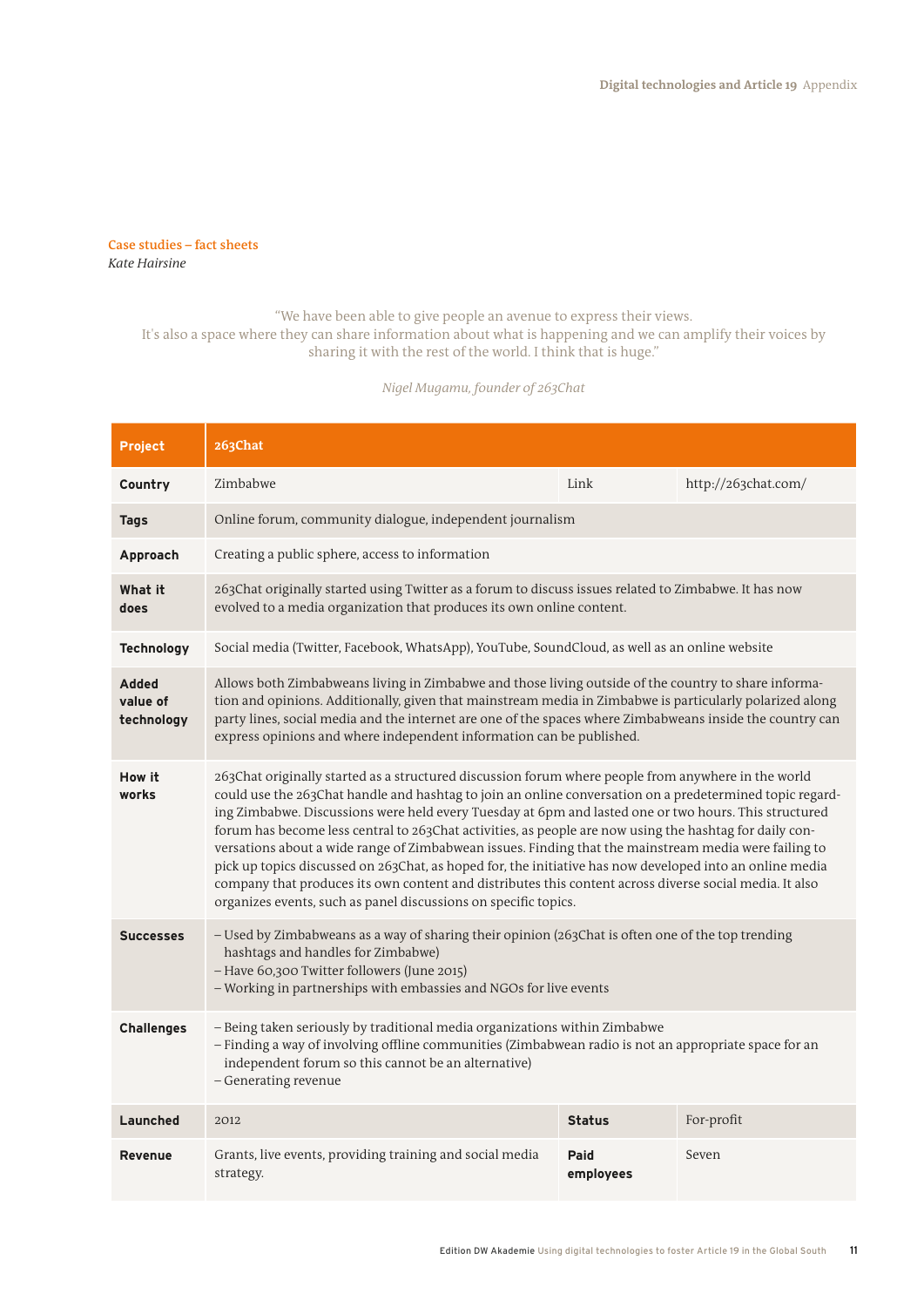"There are two sides to what Africa Check is trying to do. On the one hand, we want to give people good information. On the other hand, we want to make people skeptical and also give them tools so that they can check something for themselves if they want to."

# *Peter Cunliffe-Jones, Africa Check founder*

| <b>Project</b>                          | <b>Africa Check</b>                                                                                                                                                                                                                                                                                                                                                                                                                                                                                                                                                                                                  |                   |                                                                                                                                                                                          |
|-----------------------------------------|----------------------------------------------------------------------------------------------------------------------------------------------------------------------------------------------------------------------------------------------------------------------------------------------------------------------------------------------------------------------------------------------------------------------------------------------------------------------------------------------------------------------------------------------------------------------------------------------------------------------|-------------------|------------------------------------------------------------------------------------------------------------------------------------------------------------------------------------------|
| Country                                 | South Africa                                                                                                                                                                                                                                                                                                                                                                                                                                                                                                                                                                                                         | Link              | http://africacheck.org/                                                                                                                                                                  |
| <b>Tags</b>                             | Fact-checking                                                                                                                                                                                                                                                                                                                                                                                                                                                                                                                                                                                                        |                   |                                                                                                                                                                                          |
| Approach                                | Access to information                                                                                                                                                                                                                                                                                                                                                                                                                                                                                                                                                                                                |                   |                                                                                                                                                                                          |
| What it<br>does                         | other influential public figures, as well as the media.                                                                                                                                                                                                                                                                                                                                                                                                                                                                                                                                                              |                   | Africa Check is an online fact-checking site which analyzes the truth of statements made by politicians and                                                                              |
| <b>Technology</b>                       | Online website based on WordPress                                                                                                                                                                                                                                                                                                                                                                                                                                                                                                                                                                                    |                   |                                                                                                                                                                                          |
| How it<br>works                         | Once the Africa Check team decides on a statement to verify, they contact the person making the claim to<br>ask for their data source. The team then look for other reliable data or information which might prove or<br>disprove the claim, as well as get a range of expert opinion on how reliable the various sources actually are.<br>Findings are published on the Africa Check site. Readers are also invited to submit claims for Africa Check<br>to scrutinize. The site primarily checks claims made about South Africa, but also fact-checks in Nigeria as<br>well as several southern African countries. |                   |                                                                                                                                                                                          |
| <b>Successes</b>                        | - As of January 2015, the site had attracted more than a million visitors since its launch<br>- Many examples of reports being picked up by other media<br>- Articles now included in the feed of Yahoo.za and AllAfrica.com                                                                                                                                                                                                                                                                                                                                                                                         |                   |                                                                                                                                                                                          |
| <b>Challenges</b>                       | - Data is often difficult and time-consuming to come by<br>- Generating revenue                                                                                                                                                                                                                                                                                                                                                                                                                                                                                                                                      |                   |                                                                                                                                                                                          |
| Launched                                | 2012                                                                                                                                                                                                                                                                                                                                                                                                                                                                                                                                                                                                                 | <b>Status</b>     | Nonprofit                                                                                                                                                                                |
| <b>Revenue</b>                          | Grants and donations, paid research<br>consultancies<br>\$250,000 estimated for 2015 for annual<br>running costs                                                                                                                                                                                                                                                                                                                                                                                                                                                                                                     | Paid<br>employees | Five full-time: director, editor, deputy<br>editor, two researchers. Two part-time:<br>fundraising & business development, in-<br>formation & research services. Freelance<br>reporters. |
| <b>Funders</b>                          | AFP Foundation, IPI/Google, African News Innovation Challenge, Open Society Foundation for South Afri-<br>ca, Open Society Initiative for Southern Africa, Open Society Institute, Konrad Adenauer Stiftung, Omidyar<br>Network, African Media Initiative, Shuttleworth Foundation, Wits University Johannesburg                                                                                                                                                                                                                                                                                                     |                   |                                                                                                                                                                                          |
| Open-<br>source/<br>creative<br>commons | Africa Check content may be reproduced "for the purpose of reporting and/or discussing news and current<br>events," subject to providing to credit Africa Check.                                                                                                                                                                                                                                                                                                                                                                                                                                                     |                   |                                                                                                                                                                                          |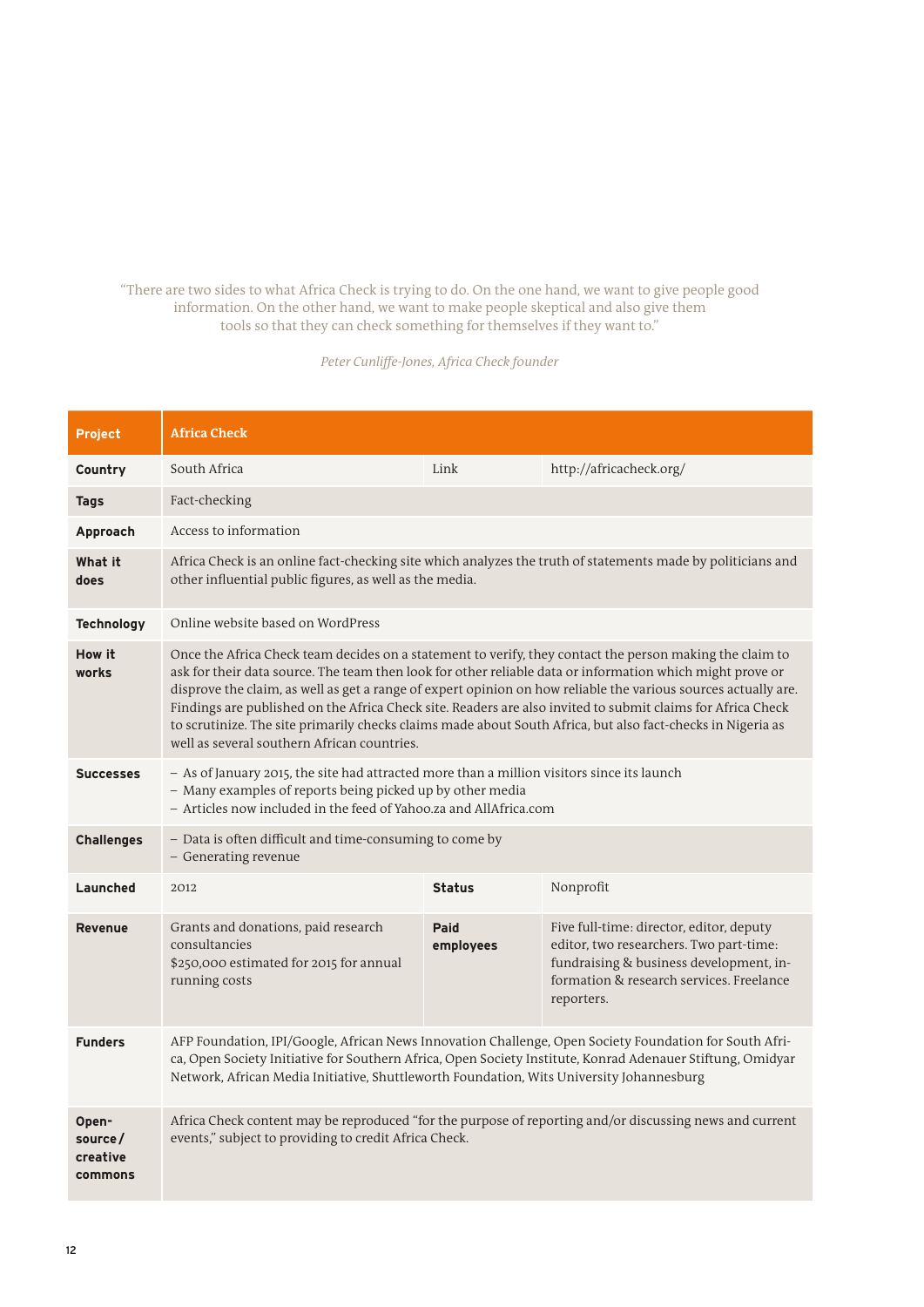"When journalists hitch rides on police helicopters or military helicopters, it seems obvious that the helicopters are just going to fly journalists to where everything is under control. And that really raises the question of editorial independence."

#### *Dickens Onditi Olewe, African SkyCAM founder*

| Project                         | <b>African SkyCAM</b>                                                                                                                                                                                                                                                                                                                                                                                                                                                                                                                                                                                                                                                                                                                                                                                                                                                                                                                                |                   |                                                                               |
|---------------------------------|------------------------------------------------------------------------------------------------------------------------------------------------------------------------------------------------------------------------------------------------------------------------------------------------------------------------------------------------------------------------------------------------------------------------------------------------------------------------------------------------------------------------------------------------------------------------------------------------------------------------------------------------------------------------------------------------------------------------------------------------------------------------------------------------------------------------------------------------------------------------------------------------------------------------------------------------------|-------------------|-------------------------------------------------------------------------------|
| Country                         | Kenya                                                                                                                                                                                                                                                                                                                                                                                                                                                                                                                                                                                                                                                                                                                                                                                                                                                                                                                                                | Link              | http://www.africanskycam.com                                                  |
| <b>Tags</b>                     | Drones, aerial imaging                                                                                                                                                                                                                                                                                                                                                                                                                                                                                                                                                                                                                                                                                                                                                                                                                                                                                                                               |                   |                                                                               |
| Approach                        | Access to information                                                                                                                                                                                                                                                                                                                                                                                                                                                                                                                                                                                                                                                                                                                                                                                                                                                                                                                                |                   |                                                                               |
| What it<br>does                 | African SkyCAM is a drone journalism project testing the idea of using unmanned aerial vehicles (UAV) in<br>Africa.                                                                                                                                                                                                                                                                                                                                                                                                                                                                                                                                                                                                                                                                                                                                                                                                                                  |                   |                                                                               |
| <b>Technology</b>               | Unmanned aerial vehicles, cameras                                                                                                                                                                                                                                                                                                                                                                                                                                                                                                                                                                                                                                                                                                                                                                                                                                                                                                                    |                   |                                                                               |
| Added<br>value of<br>technology | On a continent where only a handful of media organizations can afford to hire their own helicopter for<br>reporting purposes and where the terrain is often difficult to negotiate, UAVs equipped with cameras are a<br>low-cost option for journalists to independently report without risking their lives and equipment.                                                                                                                                                                                                                                                                                                                                                                                                                                                                                                                                                                                                                           |                   |                                                                               |
| How it<br>works                 | The goal of SkyCAM is to show how UAVs and camera-equipped balloons can be used in Africa to tell<br>stories in new ways and add new perspectives. Their projects include the creation of a 3D virtual model of<br>Nairobi's Dandora dump site and aerial footage from Tanzania for a wildlife poaching story.<br>AfricanSkyCAM founder, Dickens Olewe, noticed that Kenyan journalists covering floods in his country<br>had only two ways to see the floods for themselves or capture footage; they could either get fishermen to<br>take them out in small rickety fishing boots, or get a lift in military or police helicopters. The first option is<br>risky, and second option doesn't allow for an independent assessment of what is happening. He then had<br>the idea of testing how well drones could be used for reporting in Africa. Olewe's drone journalism project<br>was a winner in the African News Innovation Challenge in 2012. |                   |                                                                               |
| <b>Successes</b>                | Proved that UAVs are a viable alternative for journalism in Africa                                                                                                                                                                                                                                                                                                                                                                                                                                                                                                                                                                                                                                                                                                                                                                                                                                                                                   |                   |                                                                               |
| <b>Challenges</b>               | - Lack of experienced drone operators in Africa<br>- Lack of regulations surrounding drone operations in Africa                                                                                                                                                                                                                                                                                                                                                                                                                                                                                                                                                                                                                                                                                                                                                                                                                                      |                   |                                                                               |
| <b>Launched</b>                 | 2013                                                                                                                                                                                                                                                                                                                                                                                                                                                                                                                                                                                                                                                                                                                                                                                                                                                                                                                                                 | <b>Status</b>     | No longer active due to the<br>Kenyan government banning the<br>use of drones |
| <b>Revenue</b>                  | One-off project grant (\$50,000) from African News<br>Challenge                                                                                                                                                                                                                                                                                                                                                                                                                                                                                                                                                                                                                                                                                                                                                                                                                                                                                      | Paid<br>employees | none                                                                          |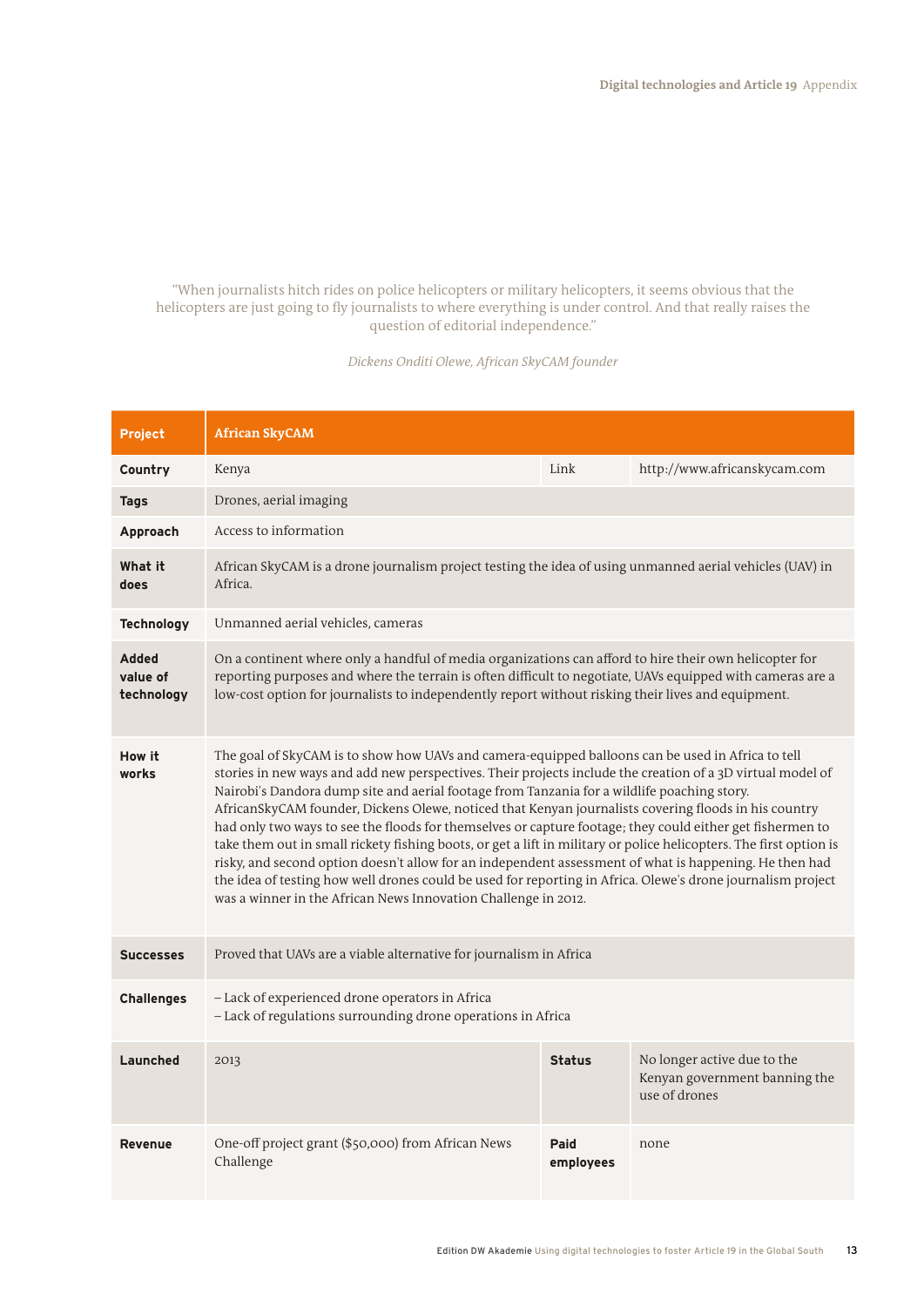"Our success is that reporters – the citizens – are now reporting so we have them investigating from the remotest areas where otherwise no information is coming out."

*Shubhranshu Choudhary, CGNet Swara co-founder*

| Project                                | <b>CGNet Swara</b>                                                                                                                                                                                                                                                                                                                                                                                                                                                                                                                                                                                                                                                                                                                                                              |                          |                                                                                                                                                                                                                  |  |
|----------------------------------------|---------------------------------------------------------------------------------------------------------------------------------------------------------------------------------------------------------------------------------------------------------------------------------------------------------------------------------------------------------------------------------------------------------------------------------------------------------------------------------------------------------------------------------------------------------------------------------------------------------------------------------------------------------------------------------------------------------------------------------------------------------------------------------|--------------------------|------------------------------------------------------------------------------------------------------------------------------------------------------------------------------------------------------------------|--|
| Country                                | India                                                                                                                                                                                                                                                                                                                                                                                                                                                                                                                                                                                                                                                                                                                                                                           | Link                     | http://www.cgnetswara.org                                                                                                                                                                                        |  |
| <b>Tags</b>                            | Citizen journalism, audio news, mobile phone                                                                                                                                                                                                                                                                                                                                                                                                                                                                                                                                                                                                                                                                                                                                    |                          |                                                                                                                                                                                                                  |  |
| Approach                               | Access to information, social and cultural inclusion, accountability                                                                                                                                                                                                                                                                                                                                                                                                                                                                                                                                                                                                                                                                                                            |                          |                                                                                                                                                                                                                  |  |
| What it<br>does                        | CGNet Swara is an audio news portal that allows communities living in remote areas of India's Central<br>Gondwana region to leave reports and listen to reports left by others for free over their mobile phones (CG<br>stands for Central Gondwana while Swara means 'voice' in Hindi).                                                                                                                                                                                                                                                                                                                                                                                                                                                                                        |                          |                                                                                                                                                                                                                  |  |
| <b>Technology</b>                      | Interactive voice-portal accessed by mobile phone and by web.                                                                                                                                                                                                                                                                                                                                                                                                                                                                                                                                                                                                                                                                                                                   |                          |                                                                                                                                                                                                                  |  |
| <b>Added</b><br>value of<br>technology | India's ban on news broadcasts on community radio, coupled with high illiteracy rates in the region,<br>means news and information in Central Gondwana are rare. By using a voice activated system accessed<br>over cell phones, enabling the creation and distribution of local news in local languages.                                                                                                                                                                                                                                                                                                                                                                                                                                                                       |                          |                                                                                                                                                                                                                  |  |
| How it<br>works                        | Contributors can use their mobile phones to ring CGNet to record reports, community information, and<br>songs in their tribal language. The service is mostly used to air grievances (the non-payment of wages, or<br>to pass on local news). Submitted audio reports are verified by moderators before being broadcast to those<br>who call to listen to reports. The audio is also published on the CGNet Swara website, along with a text<br>summary in English. The cost of all calls is borne by CGNet Swara. An important element is the 'message of<br>action' - reports often list the phone number of the specific person responsible for the problem and urge<br>readers or listeners to ring them to exert pressure. A team of five to follow-up on any information. |                          |                                                                                                                                                                                                                  |  |
| <b>Successes</b>                       | - Around 1,000-1,500 listeners a day (October 2014)<br>- Around 100 reports left per day<br>- At least 200 documented examples of grievances being redressed after reporting the issue<br>- People in the communities feel it has had a positive impact on corruption                                                                                                                                                                                                                                                                                                                                                                                                                                                                                                           |                          |                                                                                                                                                                                                                  |  |
| <b>Challenges</b>                      | - Costs are increasing as the service becomes popular because CGNet bears the costs of the calls<br>- Only around 10 percent of the recorded messages are published because the other messages do not meet<br>editorial requirements.<br>- Only 12 percent of those leaving messages are women<br>- Raising awareness about the service in a region with many remote communities<br>- Initially costly and time consuming to find a workable software solution                                                                                                                                                                                                                                                                                                                  |                          |                                                                                                                                                                                                                  |  |
| Launched                               | 2004                                                                                                                                                                                                                                                                                                                                                                                                                                                                                                                                                                                                                                                                                                                                                                            | <b>Status</b>            | Nonprofit                                                                                                                                                                                                        |  |
| Revenue                                | 100 percent grant based<br>\$100,000                                                                                                                                                                                                                                                                                                                                                                                                                                                                                                                                                                                                                                                                                                                                            | <b>Paid</b><br>employees | 25, includes trainers who teach the citizen journal-<br>ists and promote the service; editors and transla-<br>tors; technical support.                                                                           |  |
| <b>Funders</b>                         | tion, Wits University Johannesburg                                                                                                                                                                                                                                                                                                                                                                                                                                                                                                                                                                                                                                                                                                                                              |                          | Knight International Journalism Fellowship 2009-2011, UN Democracy Fund, Environics Trust, Sitara, MIT,<br>Gates Foundation, Hivos, Macarthur Foundation Network, African Media Initiative, Shuttleworth Founda- |  |

**Open-source/creative commons** The software underlying CGNet Swara is open-source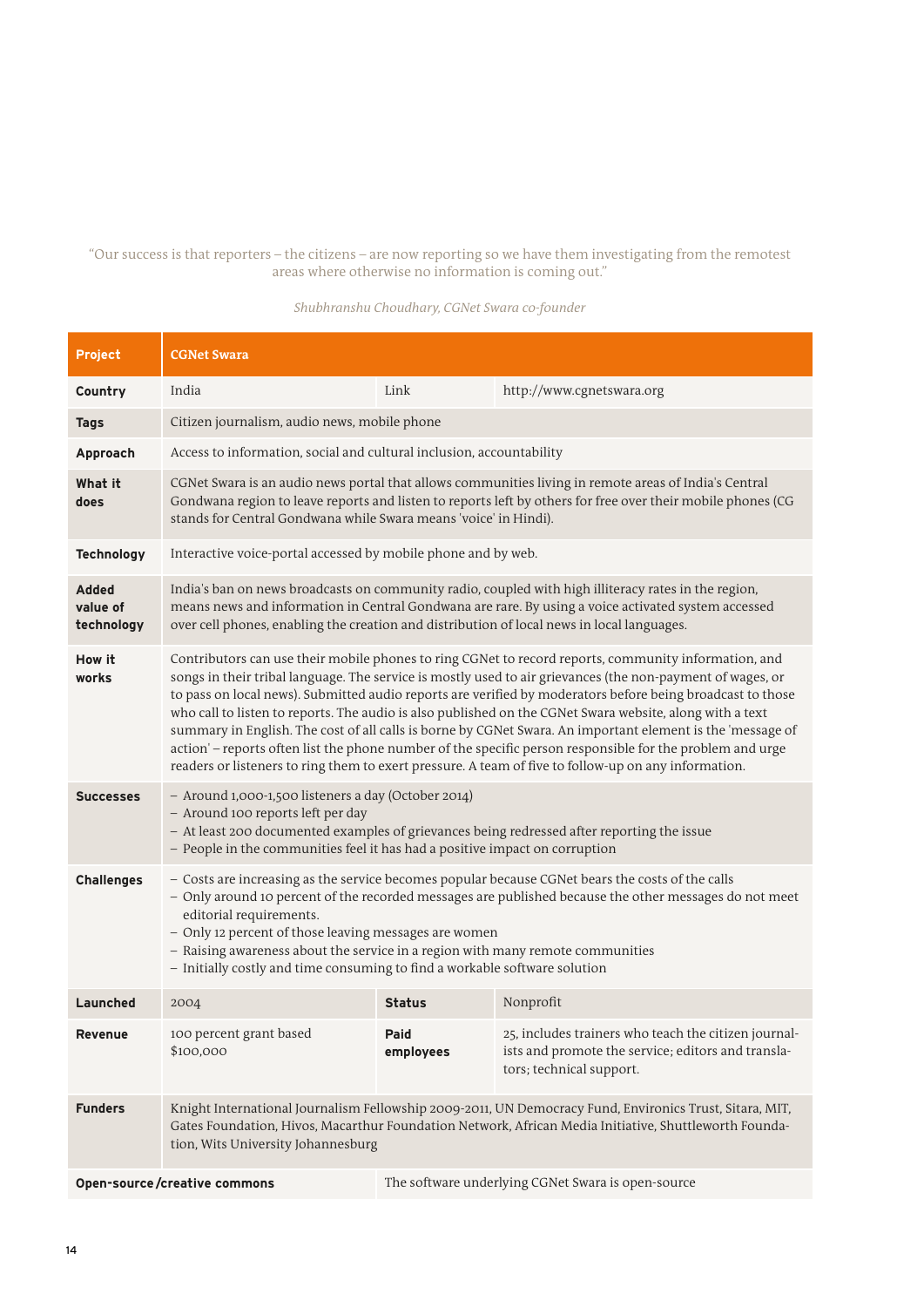# "The difference with WhatsApp is that it puts us on the same level as the people out on the streets. It's as if they have the personal telephone number of Extra so they are hyper-close to our newsroom"

| Project                                | <b>Extra WhatsApp Group</b>                                                                                                                                                                                                                                                                                                                                                                                                                                                                                                                                                                                                                                                                                                                                                                                                                                                                                                                                                                                                                                                                                                                                      |               |                                               |
|----------------------------------------|------------------------------------------------------------------------------------------------------------------------------------------------------------------------------------------------------------------------------------------------------------------------------------------------------------------------------------------------------------------------------------------------------------------------------------------------------------------------------------------------------------------------------------------------------------------------------------------------------------------------------------------------------------------------------------------------------------------------------------------------------------------------------------------------------------------------------------------------------------------------------------------------------------------------------------------------------------------------------------------------------------------------------------------------------------------------------------------------------------------------------------------------------------------|---------------|-----------------------------------------------|
| Country                                | Brazil                                                                                                                                                                                                                                                                                                                                                                                                                                                                                                                                                                                                                                                                                                                                                                                                                                                                                                                                                                                                                                                                                                                                                           | Link          | http://extra.globo.com/                       |
| <b>Tags</b>                            | Crowdsourced news                                                                                                                                                                                                                                                                                                                                                                                                                                                                                                                                                                                                                                                                                                                                                                                                                                                                                                                                                                                                                                                                                                                                                |               |                                               |
| Approach                               | Access to information, social and cultural inclusion                                                                                                                                                                                                                                                                                                                                                                                                                                                                                                                                                                                                                                                                                                                                                                                                                                                                                                                                                                                                                                                                                                             |               |                                               |
| What it<br>does                        | The Rio-based newspaper, Extra, uses the mobile messaging service, WhatsApp, to receive and request<br>information from its readers.                                                                                                                                                                                                                                                                                                                                                                                                                                                                                                                                                                                                                                                                                                                                                                                                                                                                                                                                                                                                                             |               |                                               |
| <b>Technology</b>                      | WhatsApp, mobile phones, desk-top emulator                                                                                                                                                                                                                                                                                                                                                                                                                                                                                                                                                                                                                                                                                                                                                                                                                                                                                                                                                                                                                                                                                                                       |               |                                               |
| <b>Added</b><br>value of<br>technology | Because of WhatsApp's ease of use, readers have few barriers to sending information to the newspaper;<br>conversely, the paper can also use the messaging app to ask people for more information about certain<br>events.                                                                                                                                                                                                                                                                                                                                                                                                                                                                                                                                                                                                                                                                                                                                                                                                                                                                                                                                        |               |                                               |
| How it<br>works                        | Users register for Extra's WhatsApp group, giving their name, date of birth, gender, and location. Then<br>they can send messages, as well as videos and photos, via WhatsApp to Extra, which has dedicated five<br>staff to man the channel from 6:30 a.m. to midnight. The information is verified and then used in various<br>ways: sometimes journalists will start their own investigation and state in the resulting article that the tip<br>came from a specific reader; the paper may also incorporate WhatsApp statements into articles as witness<br>statements; or else the information can be posted to paper's online WhatsApp section. At times, Extra also<br>requests information from users - for example, if there are reports of something happening in a certain<br>area, they can message people in that location and ask for more information.<br>Extra is the fifth largest circulation newspaper in Brazil and its online site attracts 18 million monthly<br>visitors. WhatsApp being the preferred messaging app in the country, Extra has a large pool of readers who<br>have the technical means to send contributions to the paper. |               |                                               |
| <b>Successes</b>                       | - More than 1 million messages sent in the first year of operation, containing more than 50,000 photos,<br>2,000 videos and 1,800 audio recordings<br>- Around 500 articles including WhatsApp information were published in the newspaper in the first year,<br>and around 1,000 articles were published on the online site<br>- Extra believes people feel more secure using WhatsApp to report instances of police violence or drug<br>trafficking than other means, such as email or Facebook                                                                                                                                                                                                                                                                                                                                                                                                                                                                                                                                                                                                                                                                |               |                                               |
| <b>Challenges</b>                      | - Finding a workable solution to Extra editors being able to use WhatsApp on a computer<br>- Sorting out non-newsworthy information - many of the messages are hyper-local (about potholes, or<br>trash not being collected) and are not relevant to a wider readership                                                                                                                                                                                                                                                                                                                                                                                                                                                                                                                                                                                                                                                                                                                                                                                                                                                                                          |               |                                               |
| <b>Launched</b>                        | 2013                                                                                                                                                                                                                                                                                                                                                                                                                                                                                                                                                                                                                                                                                                                                                                                                                                                                                                                                                                                                                                                                                                                                                             | <b>Status</b> | Part of Extra (Globo media con-<br>glomerate) |

# *Fábio Gusmão, creator of Extra's WhatsApp group*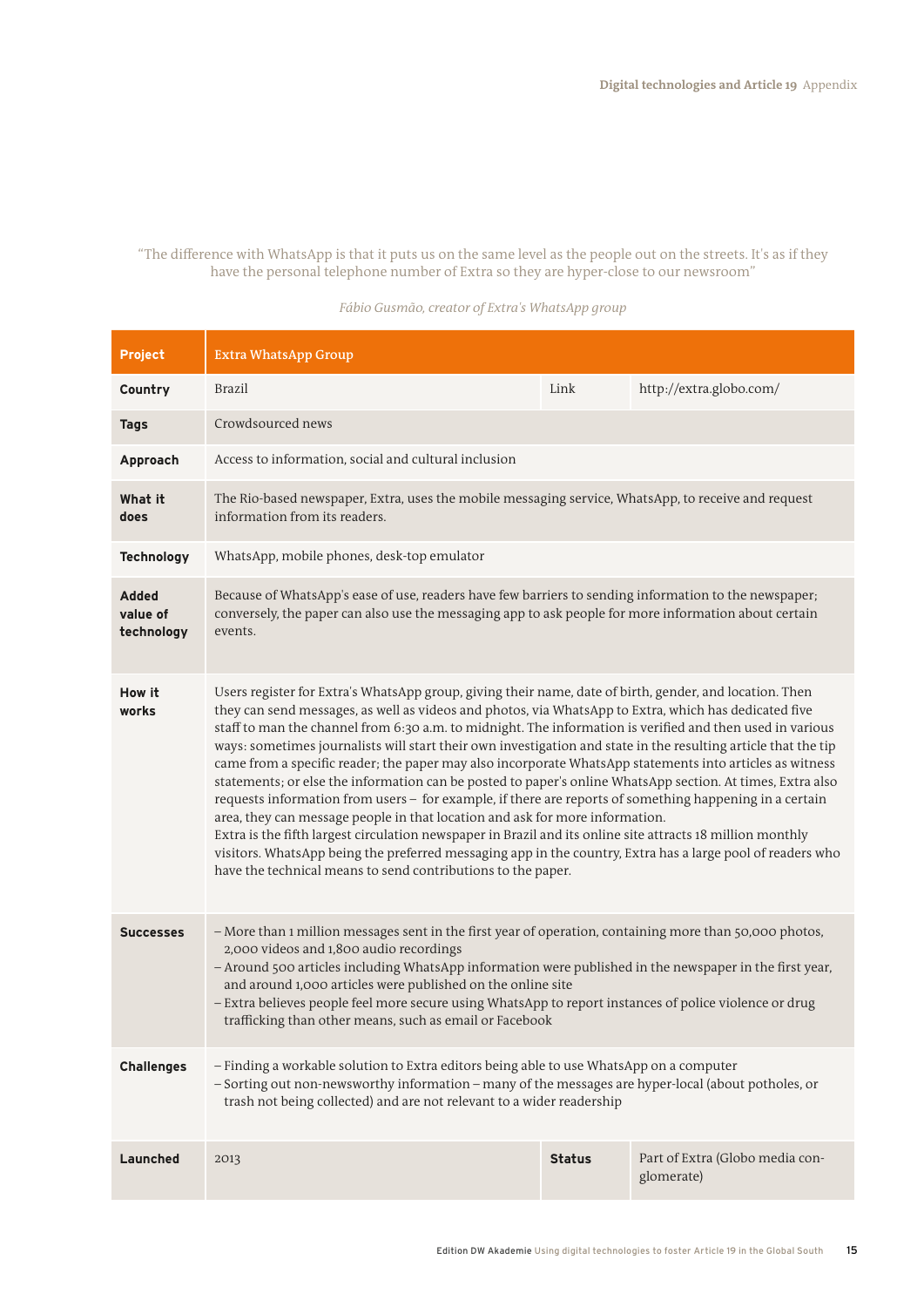"We always talk about these technologies and opening data, but I work in Nigeria where only 25 percent of people use the Internet. So we wanted to create a link between opening this data and the people in the communities."

*Oludotun Babayemi, Follow the Money co-founder*

| Project                                | <b>Follow the Money</b>                                                                                                                                                                                                                                                                                                                                                                                                                                                                                                                                                                                                                                                                                                                                                                                                                                                                                                                                                                                                                                                                                                                                                           |                   |                                                                                                           |  |
|----------------------------------------|-----------------------------------------------------------------------------------------------------------------------------------------------------------------------------------------------------------------------------------------------------------------------------------------------------------------------------------------------------------------------------------------------------------------------------------------------------------------------------------------------------------------------------------------------------------------------------------------------------------------------------------------------------------------------------------------------------------------------------------------------------------------------------------------------------------------------------------------------------------------------------------------------------------------------------------------------------------------------------------------------------------------------------------------------------------------------------------------------------------------------------------------------------------------------------------|-------------------|-----------------------------------------------------------------------------------------------------------|--|
| Country                                | Nigeria                                                                                                                                                                                                                                                                                                                                                                                                                                                                                                                                                                                                                                                                                                                                                                                                                                                                                                                                                                                                                                                                                                                                                                           | Link              | http://followthemoneyng.org/                                                                              |  |
| <b>Tags</b>                            | Data journalism, social media advocacy                                                                                                                                                                                                                                                                                                                                                                                                                                                                                                                                                                                                                                                                                                                                                                                                                                                                                                                                                                                                                                                                                                                                            |                   |                                                                                                           |  |
| Approach                               | Access to information, accountability                                                                                                                                                                                                                                                                                                                                                                                                                                                                                                                                                                                                                                                                                                                                                                                                                                                                                                                                                                                                                                                                                                                                             |                   |                                                                                                           |  |
| What it<br>does                        | Follow the Money tracks aid funding promised by the Nigerian government and runs social media cam-<br>paigns to pressure for the release of these funds to local communities.                                                                                                                                                                                                                                                                                                                                                                                                                                                                                                                                                                                                                                                                                                                                                                                                                                                                                                                                                                                                     |                   |                                                                                                           |  |
| <b>Technology</b>                      | Social media                                                                                                                                                                                                                                                                                                                                                                                                                                                                                                                                                                                                                                                                                                                                                                                                                                                                                                                                                                                                                                                                                                                                                                      |                   |                                                                                                           |  |
| <b>Added</b><br>value of<br>technology | With more of Nigeria's politicians and officials on Facebook and Twitter, social media enables the public to<br>directly exert pressure on a particular issue. In addition, technology allows campaigns to go global (by be-<br>ing picked up by international media, for example), further increasing pressure on officials.                                                                                                                                                                                                                                                                                                                                                                                                                                                                                                                                                                                                                                                                                                                                                                                                                                                     |                   |                                                                                                           |  |
| How it<br>works                        | The Follow the Money team uses data journalism to collate data from official sources about funds prom-<br>ised to specific communities. It also visits the communities to see if the aid money has arrived where it was<br>promised and to inform the communities about their findings. They visualize their findings and conduct<br>advocacy campaigns using traditional and social media to pressure officials to release funds.<br>In 2010, thousands of children in northern Nigeria became sick from what has been called the worst case<br>of lead poisoning in modern history. In 2012, the Nigerian government pledged more than US \$5 million<br>to remove lead-contaminated soil but the money never arrived. In late 2012, the team visited the area and<br>documented the situation on the ground. In January 2013, they launched a tweet-a-thon in conjunction<br>with Human Rights Watch encouraging people to ask the Nigerian president via Facebook to release the<br>money. Forty-eight hours later, the funds were released. Follow the Money is now tackling other issues<br>such as promise of clean cooking stoves, flood compensation and new classrooms. |                   |                                                                                                           |  |
| <b>Successes</b>                       | - Getting funds released<br>- Proving to the development community that local, homegrown solutions are possible<br>- Helping communities to know about their rights                                                                                                                                                                                                                                                                                                                                                                                                                                                                                                                                                                                                                                                                                                                                                                                                                                                                                                                                                                                                               |                   |                                                                                                           |  |
| <b>Challenges</b>                      |                                                                                                                                                                                                                                                                                                                                                                                                                                                                                                                                                                                                                                                                                                                                                                                                                                                                                                                                                                                                                                                                                                                                                                                   |                   | Creating change at state or local level as local officials are less likely to respond to outside pressure |  |
| Launched                               | 2012                                                                                                                                                                                                                                                                                                                                                                                                                                                                                                                                                                                                                                                                                                                                                                                                                                                                                                                                                                                                                                                                                                                                                                              | <b>Status</b>     | Nonprofit                                                                                                 |  |
| <b>Revenue</b>                         | Grants as well as consultancy<br>US\$80,000 in 2014                                                                                                                                                                                                                                                                                                                                                                                                                                                                                                                                                                                                                                                                                                                                                                                                                                                                                                                                                                                                                                                                                                                               | Paid<br>employees | Three                                                                                                     |  |
| <b>Funders</b>                         | Indigo Trust, Heinrich Boll Stiftung Nigeria, Open Society Initiative for West Africa, Partnership on Open<br>Data                                                                                                                                                                                                                                                                                                                                                                                                                                                                                                                                                                                                                                                                                                                                                                                                                                                                                                                                                                                                                                                                |                   |                                                                                                           |  |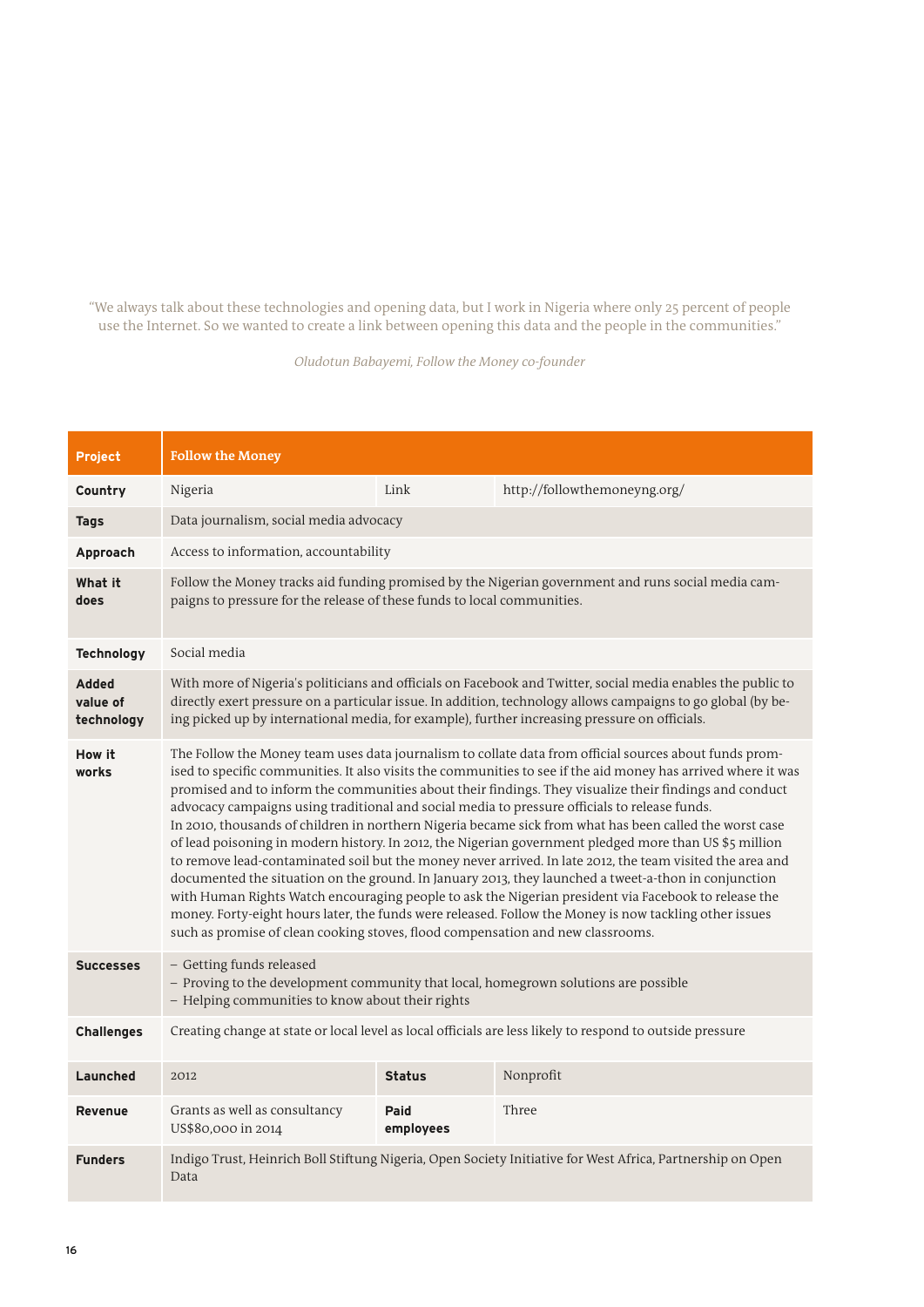# "All the reports we receive provide evidence that we can use against the stereotypes, against the myths, and against the excuses that people make for sexual harassment."

*Noora Flinkman, head of marketing and communications at HarassMap* 

| Project                         | HarassMap                                                                                                                                                                                                                                                                                                                                                                                                                                                                                                                                                         |               |                          |
|---------------------------------|-------------------------------------------------------------------------------------------------------------------------------------------------------------------------------------------------------------------------------------------------------------------------------------------------------------------------------------------------------------------------------------------------------------------------------------------------------------------------------------------------------------------------------------------------------------------|---------------|--------------------------|
| Country                         | Egypt                                                                                                                                                                                                                                                                                                                                                                                                                                                                                                                                                             | Link          | http://harassmap.org/en/ |
| <b>Tags</b>                     | Crowdsourced data                                                                                                                                                                                                                                                                                                                                                                                                                                                                                                                                                 |               |                          |
| Approach                        | Access to information, public sphere                                                                                                                                                                                                                                                                                                                                                                                                                                                                                                                              |               |                          |
| What it<br>does                 | Victims of sexual harassment can report the incident anonymously either using their mobile phones or<br>online. The reports are mapped on HarassMap's website, which is based on the Ushahidi platform.                                                                                                                                                                                                                                                                                                                                                           |               |                          |
| <b>Technology</b>               | Ushahidi-based platform and a SMS short code.                                                                                                                                                                                                                                                                                                                                                                                                                                                                                                                     |               |                          |
| Added<br>value of<br>technology | After being launched, the anonymous reporting system allowed the organization to collect informa-<br>tion about the circumstances of incidents of sexual harassment in Egypt, where there is otherwise little<br>research on the subject.                                                                                                                                                                                                                                                                                                                         |               |                          |
| How it<br>works                 | Victims or witness of sexual harassment can send an SMS, email, tweet, or fill in an online form giving<br>details of what happened, such as the type of sexual harassment, where it happened, and other details. Af-<br>ter verification, the reports are mapped online. It is important to note that the map is only a small part of<br>HarassMap's activities, which are primarily focused on community outreach with the aiming of stopping<br>sexual harassment in Egypt.<br>Harass Map was set up in response to the high rates of sexual assault in Egypt. |               |                          |
| <b>Successes</b>                | - Provides a safe space where people can talk about sexual assault<br>- Provided data about sexual assault in Egypt, such as time of assault, who was assaulted, what people<br>were wearing, that was not previously available                                                                                                                                                                                                                                                                                                                                   |               |                          |
| <b>Challenges</b>               | - It was originally difficult to use the Ushahidi platform, and at the time of launching (2010), there were few<br>people able to help in Egypt.<br>- The number of reports to the map has fallen considerably in the past year                                                                                                                                                                                                                                                                                                                                   |               |                          |
| <b>Launched</b>                 | 2010                                                                                                                                                                                                                                                                                                                                                                                                                                                                                                                                                              | <b>Status</b> | Nonprofit                |
| <b>Revenue</b>                  | Grants and crowdfunding                                                                                                                                                                                                                                                                                                                                                                                                                                                                                                                                           |               |                          |
| <b>Funders</b>                  | International Development Research Center, Gesellschaft für Internationale Zusammenarbeit                                                                                                                                                                                                                                                                                                                                                                                                                                                                         |               |                          |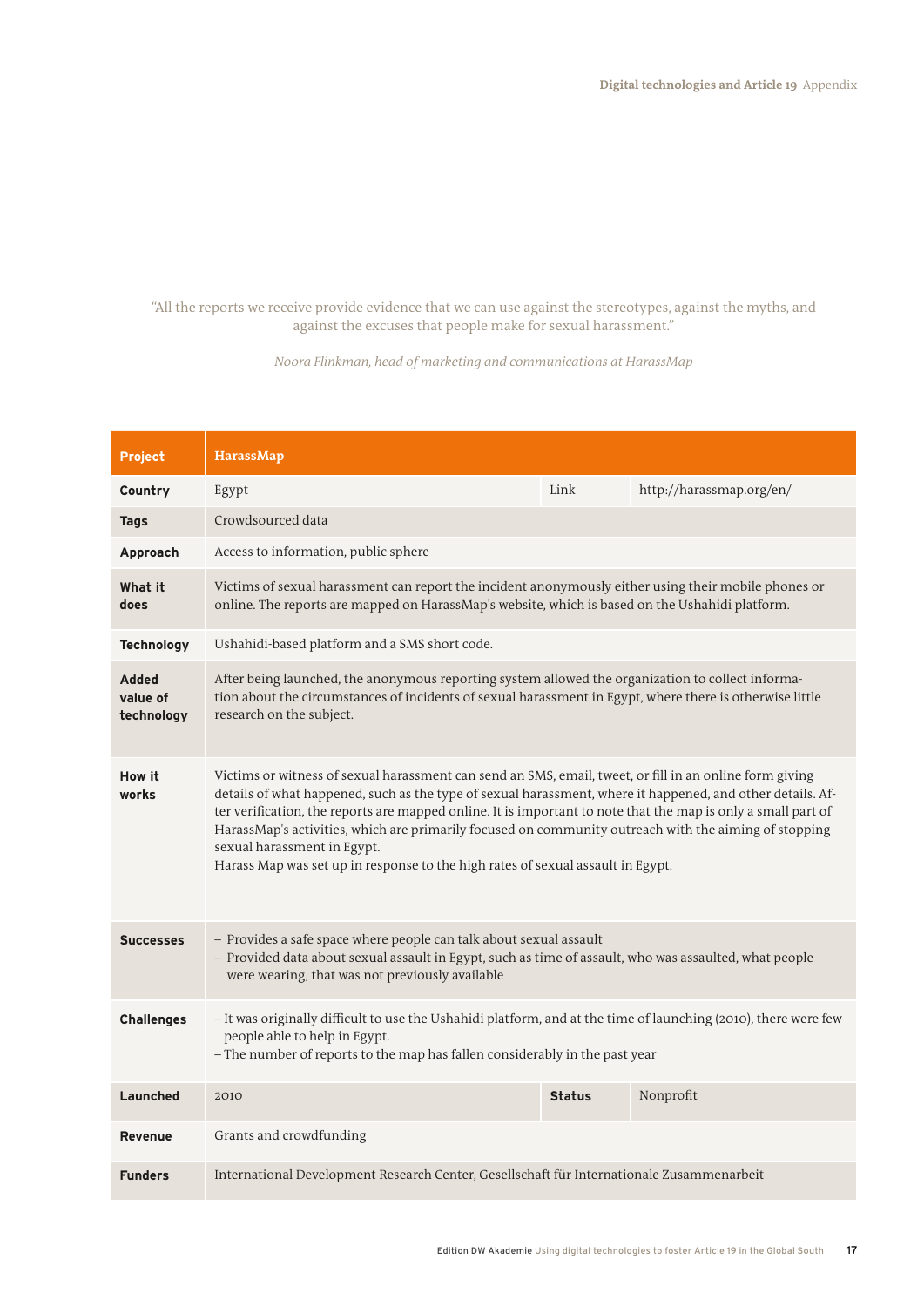# "The best impact for far has been generating an interest in this idea of mapping data as a format for mapping a story."

# *Gustavo Faleiros, InfoAmazonia founder*

| Project                                 | InfoAmazonia                                                                                                                                                                                                                                                                                                                                                                                                                            |                                                                                                      |                                                                                                                                                                                                               |  |  |
|-----------------------------------------|-----------------------------------------------------------------------------------------------------------------------------------------------------------------------------------------------------------------------------------------------------------------------------------------------------------------------------------------------------------------------------------------------------------------------------------------|------------------------------------------------------------------------------------------------------|---------------------------------------------------------------------------------------------------------------------------------------------------------------------------------------------------------------|--|--|
| Country                                 | Brazil                                                                                                                                                                                                                                                                                                                                                                                                                                  | Link                                                                                                 | http://infoamazonia.org/                                                                                                                                                                                      |  |  |
| <b>Tags</b>                             | Data repository, open data, data visualization, mapping, story aggregation                                                                                                                                                                                                                                                                                                                                                              |                                                                                                      |                                                                                                                                                                                                               |  |  |
| Approach                                | Access to information                                                                                                                                                                                                                                                                                                                                                                                                                   |                                                                                                      |                                                                                                                                                                                                               |  |  |
| What it<br>does                         | basin.                                                                                                                                                                                                                                                                                                                                                                                                                                  | InfoAmazonia is an online platform aggregating data, maps, visualizations, and news about the Amazon |                                                                                                                                                                                                               |  |  |
| <b>Technology</b>                       | Mapping platform based on a WordPress theme which integrates with MapBox                                                                                                                                                                                                                                                                                                                                                                |                                                                                                      |                                                                                                                                                                                                               |  |  |
| Added<br>value of<br>technology         | Allows for the collation and distribution of data, and creation and distribution of maps and visualizations<br>about the Amazon.                                                                                                                                                                                                                                                                                                        |                                                                                                      |                                                                                                                                                                                                               |  |  |
| How it<br>works                         | InfoAmazonia collates publicly available data related to the Amazon Basin, such as NASA's forest fire data<br>from its satellite images or the Brazilian government's deforestation data. Using the data, the team create<br>visualizations and rich designed maps which can be used and shared by others. The site also aggregates<br>news stories about the Amazon region, which are geolocated, and published as layers on the maps. |                                                                                                      |                                                                                                                                                                                                               |  |  |
| <b>Successes</b>                        | - Generated interest in the idea of mapping data as a story-telling format<br>- Been replicated in several areas of the world<br>- Used as a resource by journalists and scientists                                                                                                                                                                                                                                                     |                                                                                                      |                                                                                                                                                                                                               |  |  |
| <b>Challenges</b>                       | - Goal of receiving crowd-sourced stories not working well<br>- Difficulties in generating analysis by others of the provided data<br>- Aggregating stories of the Amazon has proved of little value                                                                                                                                                                                                                                    |                                                                                                      |                                                                                                                                                                                                               |  |  |
| <b>Launched</b>                         | 2012                                                                                                                                                                                                                                                                                                                                                                                                                                    | <b>Status</b>                                                                                        | Nonprofit                                                                                                                                                                                                     |  |  |
| <b>Revenue</b>                          | Donations, courses/trainings<br>and paid services<br>c. \$200,000                                                                                                                                                                                                                                                                                                                                                                       | Paid<br>employees                                                                                    | 12 part time employees: 5 developers, 4 journal-<br>ists, 1 data analyst, 1 manager, 1 social media<br>manager                                                                                                |  |  |
| <b>Funders</b>                          | Knight International Journalism Fellow, Avina, Google, Code for Africa, CLUA/Ford Foundation                                                                                                                                                                                                                                                                                                                                            |                                                                                                      |                                                                                                                                                                                                               |  |  |
| Open-<br>source/<br>creative<br>commons | nia WordPress theme, called JEO, is open source.                                                                                                                                                                                                                                                                                                                                                                                        |                                                                                                      | InfoAmazonia aggregates data and news from external sources, which have their own terms of use. The<br>maps and visualizations created by InfoAmazonia are free to embed on external websites. The InfoAmazo- |  |  |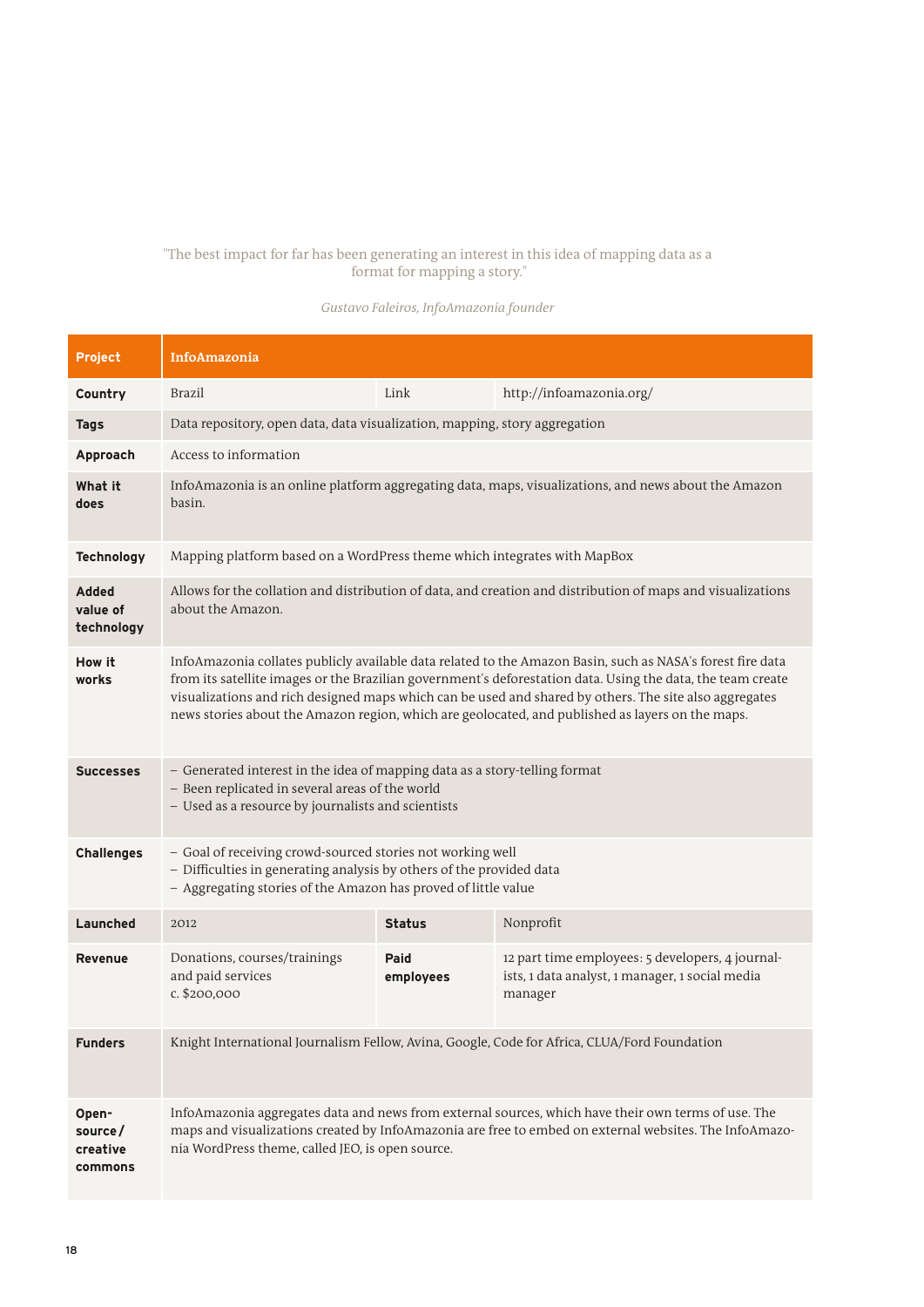"Women are dying in childbirth was because there is a big deficit of accountability in the system"

*Yatirajula Kanaka Sandhya, Assistant Coordinator of Sahayog and Project Manager of Mera Swasthya Meri Aawaz*

| Project                                | Mera Swasthya Meri Aawaz (My Health, My Voice) run by the NGO, Sahayog                                                                                                                                                                                                                                                                                                                                                                                                                                                                                                                                                                                                                                                                                                                                                                                                                                                                                       |                                                                                                                                                                           |                                                                                                    |  |
|----------------------------------------|--------------------------------------------------------------------------------------------------------------------------------------------------------------------------------------------------------------------------------------------------------------------------------------------------------------------------------------------------------------------------------------------------------------------------------------------------------------------------------------------------------------------------------------------------------------------------------------------------------------------------------------------------------------------------------------------------------------------------------------------------------------------------------------------------------------------------------------------------------------------------------------------------------------------------------------------------------------|---------------------------------------------------------------------------------------------------------------------------------------------------------------------------|----------------------------------------------------------------------------------------------------|--|
| Country                                | India                                                                                                                                                                                                                                                                                                                                                                                                                                                                                                                                                                                                                                                                                                                                                                                                                                                                                                                                                        | Link                                                                                                                                                                      | http://meraswasthyameriaawaz.org/                                                                  |  |
| <b>Tags</b>                            | Crowdsourced data, mapping, Ushahidi, monitoring                                                                                                                                                                                                                                                                                                                                                                                                                                                                                                                                                                                                                                                                                                                                                                                                                                                                                                             |                                                                                                                                                                           |                                                                                                    |  |
| Approach                               | Access to information, accountability                                                                                                                                                                                                                                                                                                                                                                                                                                                                                                                                                                                                                                                                                                                                                                                                                                                                                                                        |                                                                                                                                                                           |                                                                                                    |  |
| What it<br>does                        |                                                                                                                                                                                                                                                                                                                                                                                                                                                                                                                                                                                                                                                                                                                                                                                                                                                                                                                                                              | Using their mobile phones, women can anonymously report illegal fees charged at maternal health clinics;<br>these reports are instantaneously displayed on an online map. |                                                                                                    |  |
| <b>Technology</b>                      | Ushahidi platform linked to an interactive voice response system.                                                                                                                                                                                                                                                                                                                                                                                                                                                                                                                                                                                                                                                                                                                                                                                                                                                                                            |                                                                                                                                                                           |                                                                                                    |  |
| <b>Added</b><br>value of<br>technology | The data collected using the mobile reporting system has more weight with officials than anecdotal reports<br>from community meetings, plus visualization of the data on a map also helps convey the scope of the<br>problem.                                                                                                                                                                                                                                                                                                                                                                                                                                                                                                                                                                                                                                                                                                                                |                                                                                                                                                                           |                                                                                                    |  |
| How it<br>works                        | The project is set up so that women who are charged illegal fees for maternity services in certain districts<br>of Uttar Pradesh can dial a toll-free number, and are then connected with a voice-activated system. This<br>guides them through the process of reporting which hospital charged the fee, what the fee was charged for,<br>and how high the fee was. Reports are automatically displayed on an online Ushahidi-powered map and<br>are anonymous and untraceable.<br>India has the highest rate of maternal deaths in the world (2013 figures), and Uttar Pradesh has the highest<br>rate of any state in India - 285 deaths per 100,000 live births compared to 28 in the United States. Often<br>health facilities ask for informal payments which can deter women accessing what are supposed to be free<br>maternal health services. The Mera Swasthya project was launched as a way of systematically documenting<br>these informal fees. |                                                                                                                                                                           |                                                                                                    |  |
| <b>Successes</b>                       | - Despite operating in a region with high poverty and illiteracy, many women are making reports (1,300<br>reports in 2014)<br>- Evidence of this crowdsourced data having an impact after being raised at meetings with government<br>and hospital staff<br>- Anonymity is important - in small communities with few alternative health-care centers, women need to<br>feel they can return to the clinic if they complain                                                                                                                                                                                                                                                                                                                                                                                                                                                                                                                                   |                                                                                                                                                                           |                                                                                                    |  |
| <b>Challenges</b>                      | - Community-based organizations and community outreach are vitally important as more reports are<br>received from regions with active, grassroots community groups<br>- Important to educate women about their entitlements and the complaint service<br>- Need to test the technology and get feedback from users about ease of use<br>- Still difficult to force accountability                                                                                                                                                                                                                                                                                                                                                                                                                                                                                                                                                                            |                                                                                                                                                                           |                                                                                                    |  |
| Launched                               | 2011                                                                                                                                                                                                                                                                                                                                                                                                                                                                                                                                                                                                                                                                                                                                                                                                                                                                                                                                                         | <b>Status</b>                                                                                                                                                             | Project run by Sahayog, an Indian<br>NGO working to promote gender<br>equality and women's health. |  |
| <b>Revenue</b>                         | Grants - the first year (staff, training, and equipment purchases) was approx \$55,000. The cost of the<br>software, hardware and technical assistance for the setup and maintenance of the hotline and Ushahidi<br>platform was approx \$10,000.                                                                                                                                                                                                                                                                                                                                                                                                                                                                                                                                                                                                                                                                                                            |                                                                                                                                                                           |                                                                                                    |  |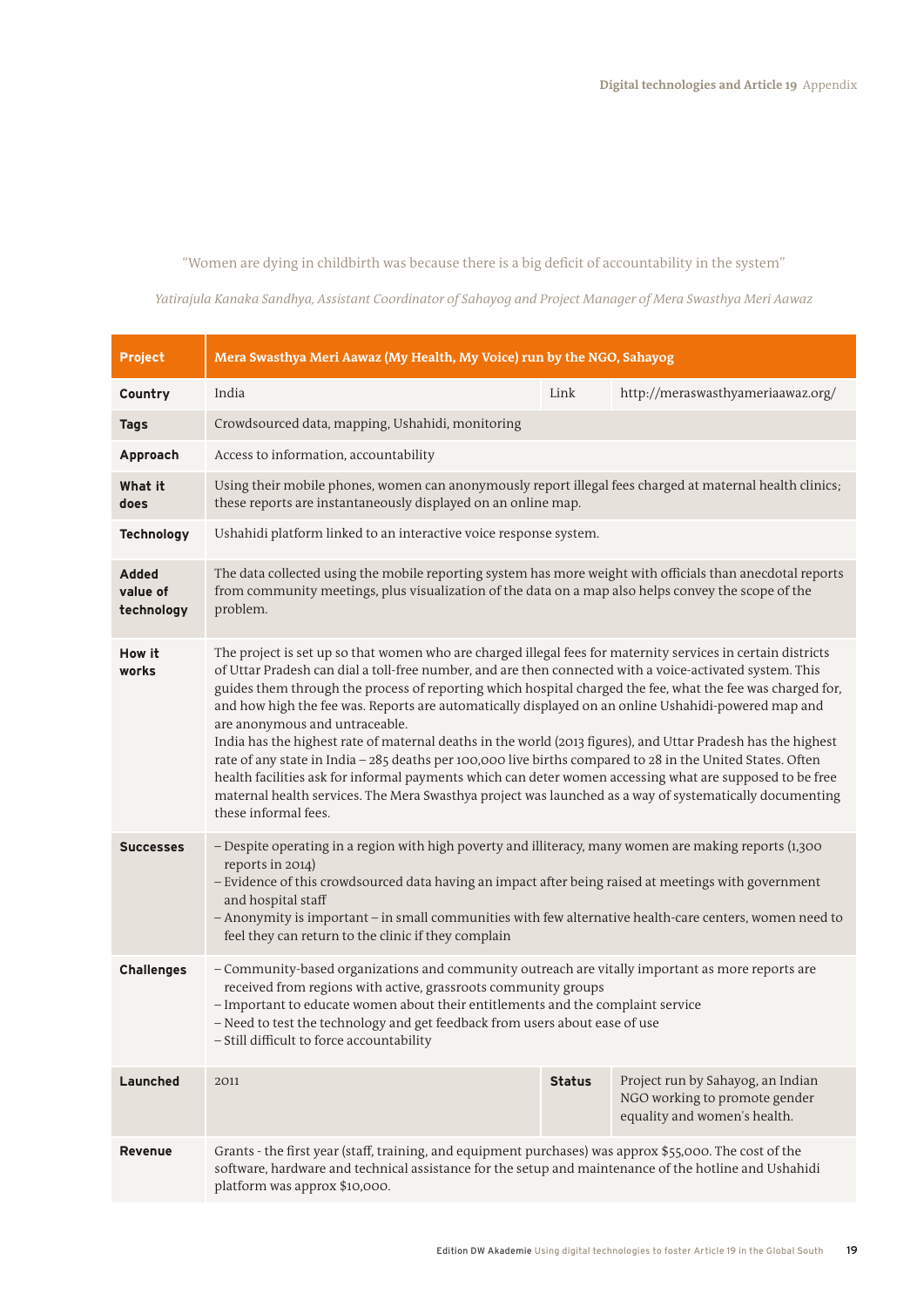#### "Access to objective information is so important in the region where so much information has been hidden, or people perceive information as propaganda"

# *Terry Parnell, Open Development Cambodia founder*

| Project                                 | <b>Open Development Cambodia</b>                                                                                                                                                                                                                                                                                                                                                                                                                                                                                                                                                                                                    |                   |                                                                                                                                                                                                                          |  |
|-----------------------------------------|-------------------------------------------------------------------------------------------------------------------------------------------------------------------------------------------------------------------------------------------------------------------------------------------------------------------------------------------------------------------------------------------------------------------------------------------------------------------------------------------------------------------------------------------------------------------------------------------------------------------------------------|-------------------|--------------------------------------------------------------------------------------------------------------------------------------------------------------------------------------------------------------------------|--|
| Country                                 | Cambodia                                                                                                                                                                                                                                                                                                                                                                                                                                                                                                                                                                                                                            | Link              | https://cambodia.opendevelopmentmekong.net/#!/                                                                                                                                                                           |  |
| <b>Tags</b>                             | Data repository, open data, data visualization                                                                                                                                                                                                                                                                                                                                                                                                                                                                                                                                                                                      |                   |                                                                                                                                                                                                                          |  |
| Approach                                | Access to information                                                                                                                                                                                                                                                                                                                                                                                                                                                                                                                                                                                                               |                   |                                                                                                                                                                                                                          |  |
| What it<br>does                         | related information on Cambodia                                                                                                                                                                                                                                                                                                                                                                                                                                                                                                                                                                                                     |                   | Open Development Cambodia (ODC) is an independent open data website which compiles development-                                                                                                                          |  |
| <b>Technology</b>                       | Online Database                                                                                                                                                                                                                                                                                                                                                                                                                                                                                                                                                                                                                     |                   |                                                                                                                                                                                                                          |  |
| <b>Added</b><br>value of<br>technology  | to access all sorts of information.                                                                                                                                                                                                                                                                                                                                                                                                                                                                                                                                                                                                 |                   | The information provided by ODC is already freely available; however, this information is scattered and<br>often not in a digital format. Having a 'one-stop shop' makes it easier for those with an Internet connection |  |
| How it<br>works                         | ODC collects, digitalizes and publishes in open formats a wide-range of publicly available data, ranging<br>from laws and regulations to company profiles and land concessions. ODC staff also create interactive<br>maps from the data and prepare briefing papers on issues such as the energy sector and forest cover. It also<br>aggregates news reports on development issues and has an online library of research publications. The<br>website is available in English and Khmer and attracts around 35,000 monthly visitors mostly from within<br>Cambodia, 40 percent of whom are returning visitors (as of January 2014). |                   |                                                                                                                                                                                                                          |  |
| <b>Successes</b>                        | - Being increasingly used as a resource by journalists and researchers<br>- Increasingly quoted as a source in both local and international research publications and media reports<br>- Expanding its database to include all five countries of the Mekong Basin (Cambodia, Vietnam, Laos,<br>Thailand and Myanmar)                                                                                                                                                                                                                                                                                                                |                   |                                                                                                                                                                                                                          |  |
| <b>Challenges</b>                       | - Much of the data, although publicly available, needs to be digitalized, slowing down the process of pub-<br>lishing timely information<br>- Recruiting local staff with the necessary skills<br>- Making data accessible to offline communities or specific communities (for example, rice prices to rice<br>farmers)                                                                                                                                                                                                                                                                                                             |                   |                                                                                                                                                                                                                          |  |
| <b>Launched</b>                         | 2011                                                                                                                                                                                                                                                                                                                                                                                                                                                                                                                                                                                                                                | <b>Status</b>     | Nonprofit                                                                                                                                                                                                                |  |
| <b>Revenue</b>                          | Grants and donations<br>$c.$ \$200,000                                                                                                                                                                                                                                                                                                                                                                                                                                                                                                                                                                                              | Paid<br>employees | 10 employees, including web developers, editors/re-<br>searchers, and mapping/data specialists.                                                                                                                          |  |
| <b>Funders</b>                          | Aid.                                                                                                                                                                                                                                                                                                                                                                                                                                                                                                                                                                                                                                |                   | USAID, Spider Foundation, American Jewish World Service, Open Society Foundation, Norwegian People's                                                                                                                     |  |
| Open-<br>source/<br>creative<br>commons | ODC published its content under a Creative Commons Attribution-ShareAlike 3.0 Unported License.                                                                                                                                                                                                                                                                                                                                                                                                                                                                                                                                     |                   |                                                                                                                                                                                                                          |  |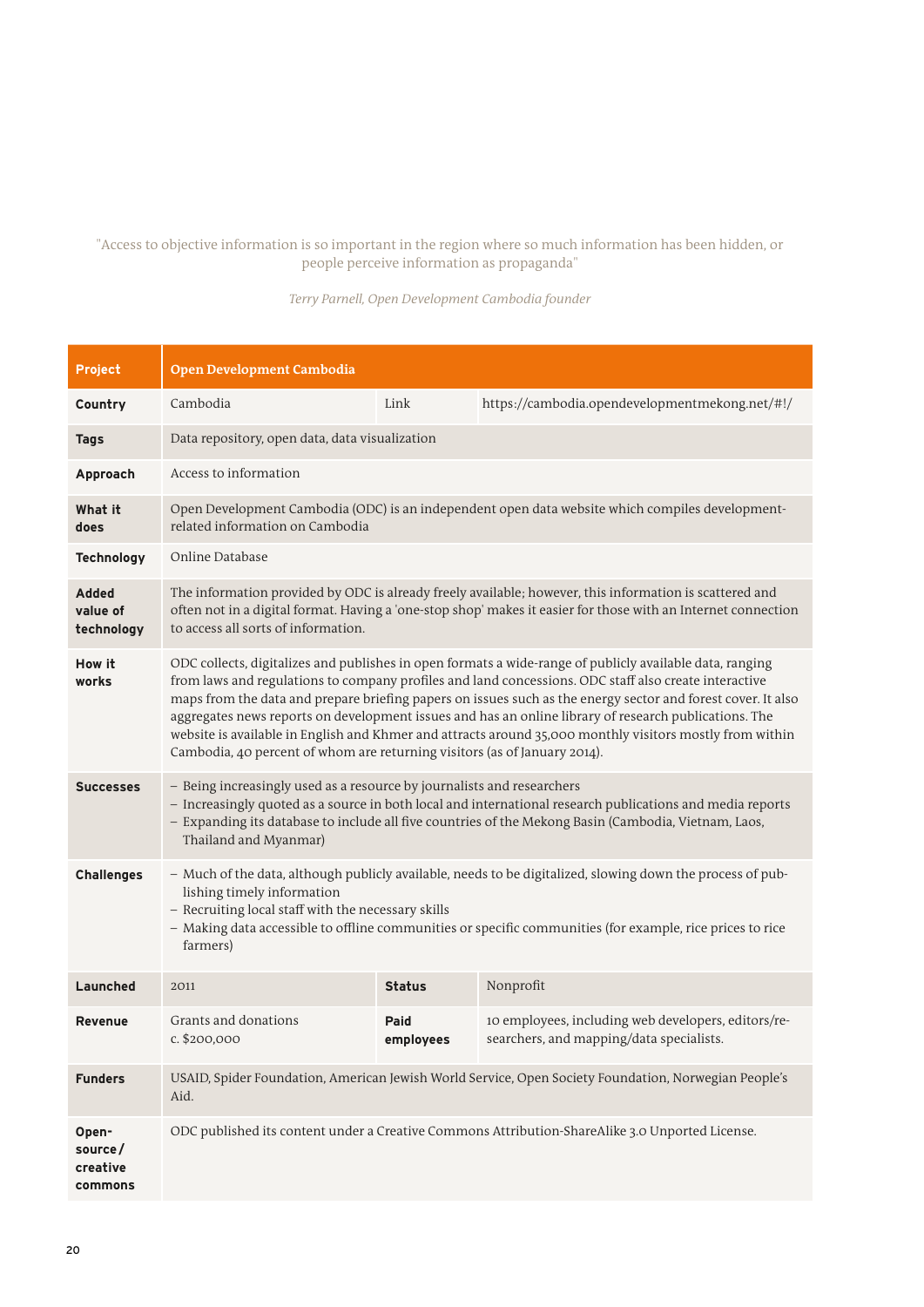"There are so many stories in the community and we need people in the communities to tell these stories"

*Sibongile Nkosi, Our Health project manager*

| Project                                                                                                           | Our Health, Health-e News Service                                                                                                                                                                                                                                                                                                                                                                                                                                                                                                                                                                                                                                                                                                                                                                                                                                                                                                                                                                                                                                                                                                                                                 |                                                                                                           |                                                                               |  |  |
|-------------------------------------------------------------------------------------------------------------------|-----------------------------------------------------------------------------------------------------------------------------------------------------------------------------------------------------------------------------------------------------------------------------------------------------------------------------------------------------------------------------------------------------------------------------------------------------------------------------------------------------------------------------------------------------------------------------------------------------------------------------------------------------------------------------------------------------------------------------------------------------------------------------------------------------------------------------------------------------------------------------------------------------------------------------------------------------------------------------------------------------------------------------------------------------------------------------------------------------------------------------------------------------------------------------------|-----------------------------------------------------------------------------------------------------------|-------------------------------------------------------------------------------|--|--|
| Country                                                                                                           | South Africa                                                                                                                                                                                                                                                                                                                                                                                                                                                                                                                                                                                                                                                                                                                                                                                                                                                                                                                                                                                                                                                                                                                                                                      | Link                                                                                                      | http://www.health-e.org.za/ourhealth/                                         |  |  |
| <b>Tags</b>                                                                                                       | Citizen journalism, monitoring                                                                                                                                                                                                                                                                                                                                                                                                                                                                                                                                                                                                                                                                                                                                                                                                                                                                                                                                                                                                                                                                                                                                                    |                                                                                                           |                                                                               |  |  |
| Approach                                                                                                          | Access to information, social and cultural inclusion                                                                                                                                                                                                                                                                                                                                                                                                                                                                                                                                                                                                                                                                                                                                                                                                                                                                                                                                                                                                                                                                                                                              |                                                                                                           |                                                                               |  |  |
| What it<br>does                                                                                                   | availability, for the Health-e news service.                                                                                                                                                                                                                                                                                                                                                                                                                                                                                                                                                                                                                                                                                                                                                                                                                                                                                                                                                                                                                                                                                                                                      | Citizen journalists use tablets to file monthly articles on health-related topics, and monitor medication |                                                                               |  |  |
| <b>Technology</b>                                                                                                 | Tablets, Internet                                                                                                                                                                                                                                                                                                                                                                                                                                                                                                                                                                                                                                                                                                                                                                                                                                                                                                                                                                                                                                                                                                                                                                 |                                                                                                           |                                                                               |  |  |
| <b>Added</b><br>value of<br>technology                                                                            | Possible to file the stories from rural areas and also to create data on medication stocks.                                                                                                                                                                                                                                                                                                                                                                                                                                                                                                                                                                                                                                                                                                                                                                                                                                                                                                                                                                                                                                                                                       |                                                                                                           |                                                                               |  |  |
| How it<br>works                                                                                                   | Health-e news agency has a network of 21 citizen journalist in 14 districts (as of late 2014). The journalists,<br>recruited from community activists and given basic journalism training, each produce two to six stories a<br>month, using their Samsung Galaxy tablets to take photos and videos, write, and file stories. The journal-<br>ists are paid a monthly retainer for two stories and can increase their payment if they submit more articles.<br>The author of the 'story of the month' also receives an additional payment. The stories are edited and<br>published on the Health-e site. More newsworthy stories are forwarded to mainstream and community<br>newspapers for publication. Once a month, the citizen journalists also monitor the supply of a set list of<br>medicines at local clinics.<br>In 2012, the government started to pilot its National Health Insurance (NHI) scheme. Health-e news agency<br>wanted community information about the scheme's implementation and decided to train activists in four<br>of these pilot districts. The project was then expanded to include more regions, nearly all of which are NHI<br>pilot districts. |                                                                                                           |                                                                               |  |  |
| <b>Successes</b>                                                                                                  | - Citizen journalists generate around 50 stories a month<br>- Many stories published in community newspapers<br>- Around two stories a month picked up by mainstream newspapers<br>- Several documented examples of issues being redressed after publication of a story                                                                                                                                                                                                                                                                                                                                                                                                                                                                                                                                                                                                                                                                                                                                                                                                                                                                                                           |                                                                                                           |                                                                               |  |  |
| <b>Challenges</b>                                                                                                 | - More difficulties sending photos and videos from the tablets than initially thought because of Internet<br>issues<br>- The prescription medicine monitoring app does not work very well<br>- Access to the clinics, and if the journalist writes a critical story, it can be even more difficult to gain access<br>to that clinic again<br>- Lack of basic journalistic stills (accuracy, fact-checking, ethics still an issue)<br>- Placing stories in mainstream media                                                                                                                                                                                                                                                                                                                                                                                                                                                                                                                                                                                                                                                                                                        |                                                                                                           |                                                                               |  |  |
| Launched                                                                                                          | 2011                                                                                                                                                                                                                                                                                                                                                                                                                                                                                                                                                                                                                                                                                                                                                                                                                                                                                                                                                                                                                                                                                                                                                                              | <b>Status</b>                                                                                             | Nonprofit                                                                     |  |  |
| <b>Revenue</b>                                                                                                    | 100 percent grant funded                                                                                                                                                                                                                                                                                                                                                                                                                                                                                                                                                                                                                                                                                                                                                                                                                                                                                                                                                                                                                                                                                                                                                          | Paid<br>employees                                                                                         | 21 citizen journalists, one project man-<br>ager, one part-time administrator |  |  |
| <b>Funders</b>                                                                                                    | DG Murray Trust, Atlantic Philanthropies, Making All Voices Count                                                                                                                                                                                                                                                                                                                                                                                                                                                                                                                                                                                                                                                                                                                                                                                                                                                                                                                                                                                                                                                                                                                 |                                                                                                           |                                                                               |  |  |
| Nonprofits can use content for free, others need to buy<br>Open-source/creative commons<br>a subscription package |                                                                                                                                                                                                                                                                                                                                                                                                                                                                                                                                                                                                                                                                                                                                                                                                                                                                                                                                                                                                                                                                                                                                                                                   |                                                                                                           |                                                                               |  |  |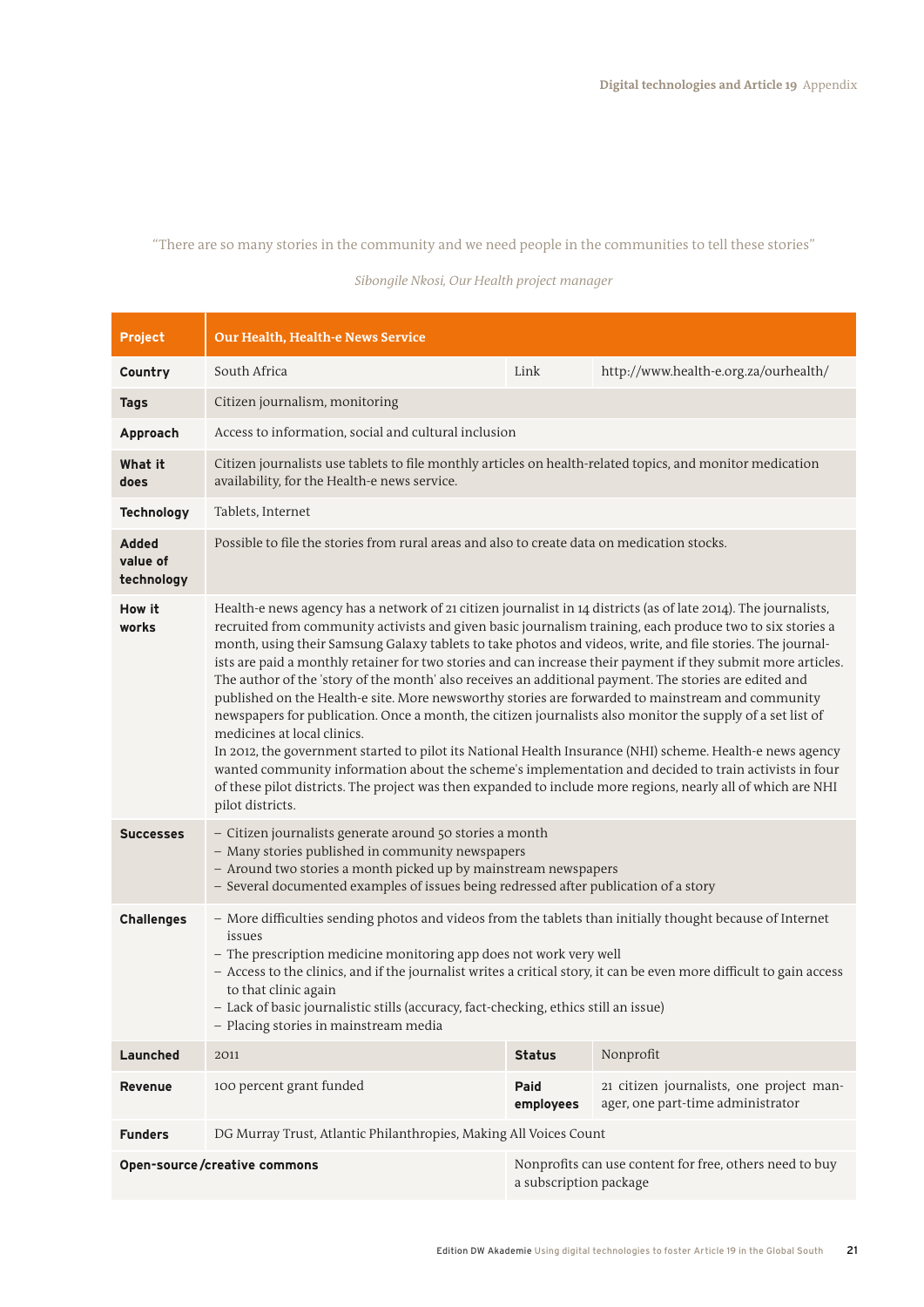#### "We believe it is so necessary to tell what is going on in Guatemala. We want to tell the other side of the story than told by traditional media"

# **Project Plaza Pública Country** Guatemala Link http://www.plazapublica.com.gt/ **Tags** Independent journalism **Approach** Access to information, public sphere **What it does** Plaza Pública is an independent online news site with a focus on in-depth investigative reporting. **Technology** online website based on Drupal **Added value of technology** Distributing this kind of journalism would be difficult otherwise: print is too expensive and radio and television in Guatemala are firmly in the hands of a few media owners. Being online also allows Plaza Pública to be innovative in opening data and providing data on their site. **How it works** Backed by a Guatemalan Jesuit university, Plaza Pública conducts in-depth reporting on many topics not otherwise covered by traditional media, such as investigations into political figures or long-reads on the fate of migrating minors. The site also hosts dozens of bloggers. In order to expand their reach beyond the young educated professionals who primarily visit their site, Plaza Pública is developing partnerships with traditional media to publish summaries of their investigations. **Successes** – Being used as a trusted source by academics and researchers – Recognized internationally for quality of work (won several prizes) – Started collaborations with other media who publish/broadcast summarized versions of investigations **Challenges** – Traditional challenges of investigative journalism such as difficulty in accessing data and information – Getting mainstream media to pickup stories **Launched** 2010 **Status** Nonprofit **Revenue** Grants, donations, fund-raising \$300,000 **Paid employees** 15-17 **Funders** Seventy percent from Guatemala's Rafael Landívar university; plus Open Society Foundation, Hivos, Friedrich Ebert Stiftung **Opensource/ creative**  Content is published under a Creative Commons 3.0 license.

#### *Alejandra Gutiérrez Valdizán, editor-in-chief, Plaza Pública*

**commons**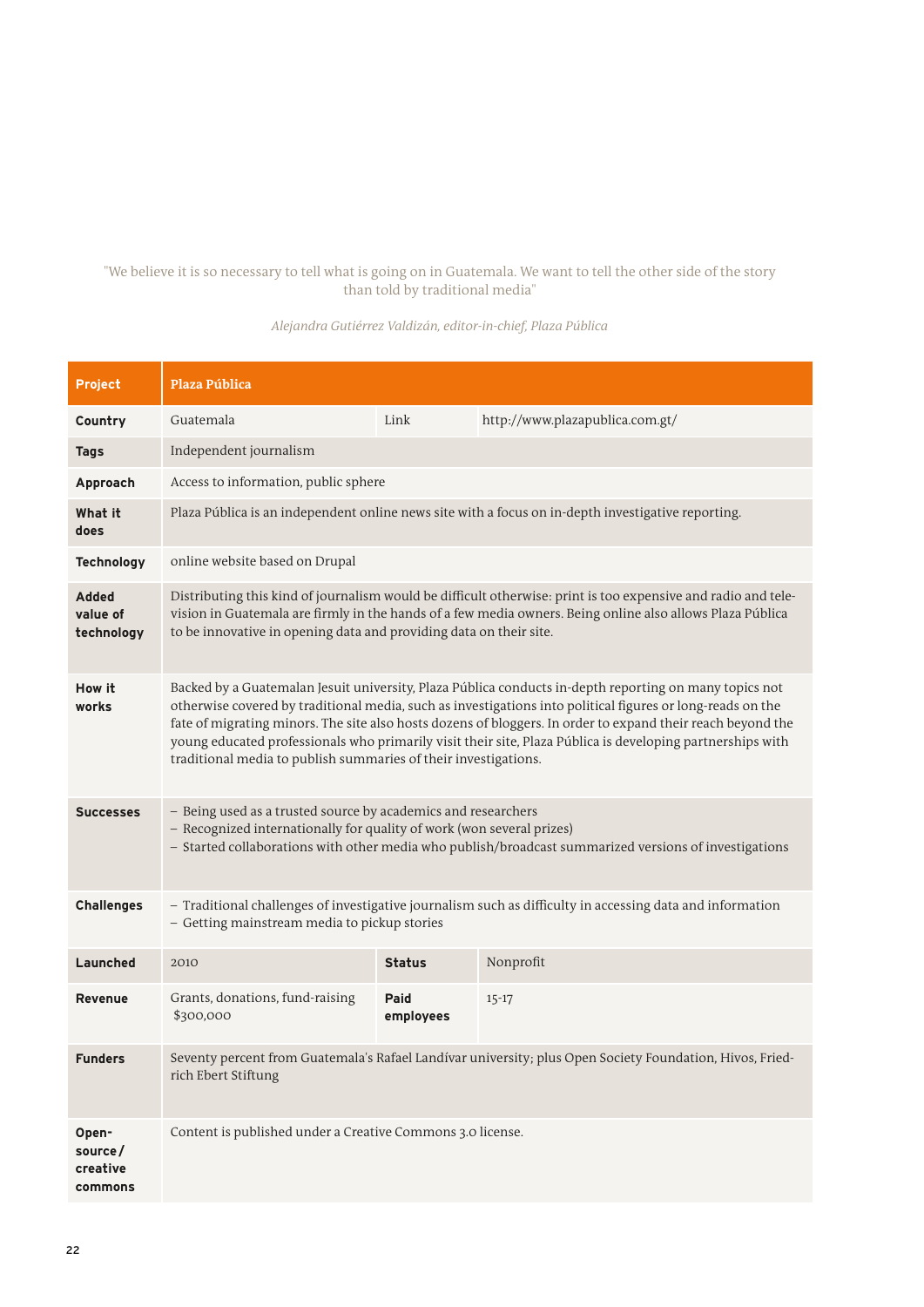#### "The idea is to structure information so that you can see the people involved, the power structures involved, and the entities involved, which is very important especially in countries such as Chile where some families come up again and again."

#### **Project Poderopedia Country** Chile Chile Link http://www.poderopedia.org/ **Tags** Database, influence mapping, visualization tool **Approach** Access to information **What it does** Poderopedia is an online database containing information on influential people and organizations. It also maps and visualizes the connections between these people and entities. **Technology** Customizable data management system that allows for the creation, management, mapping and visualization of large datasets. **Added value of technology** Enables the structuring of information in a different way so that this information can not only be found but connections can be revealed. **How it works** The Poderopedia database for Chile contains thousands of entries about influential people, businesses, and other organizations ('poder' means 'power' in Spanish). Each entry shows biographical information, such as where a person when to school, who they are related to, and what businesses they are involved in. Users can then click to view a network map of that person, which shows other people and entities related to them. The idea is to expose conflicts of interest and networks of power. Users can also submit their own tips, which are verified before being added to the database. In Chile, business and politics are closely connected. Founder Miguel Paz wanted to build a journalism research tool that structured information in such a way so that these connections were easier to find and to see, thereby exposing potential conflicts of interest. Since its launch, the platform has expanded to include chapters in Venezuela and Colombia. **Successes** – Been replicated in two other Latin American countries – Being used as a research tool by journalists – Released open-sourced code for others to use **Challenges** – Took longer than anticipated to launch – Finding funding **Launched** 2012 **Status** Nonprofit **Revenue** A mixture of project grants and payment for consulting, services, training and teaching **Paid employees** Four full-time, several on contract basis as required **Funders** Knight News Challenge Winner 2011, Start-Up Chile 2012, Knight International Journalism Fellow, Hivos, Open Society Foundations. **Opensource/** Software is open-source. Content is available under a Creative Commons 3.0 license.

**creative commons**

#### *Miguel Paz, Poderopedia founder*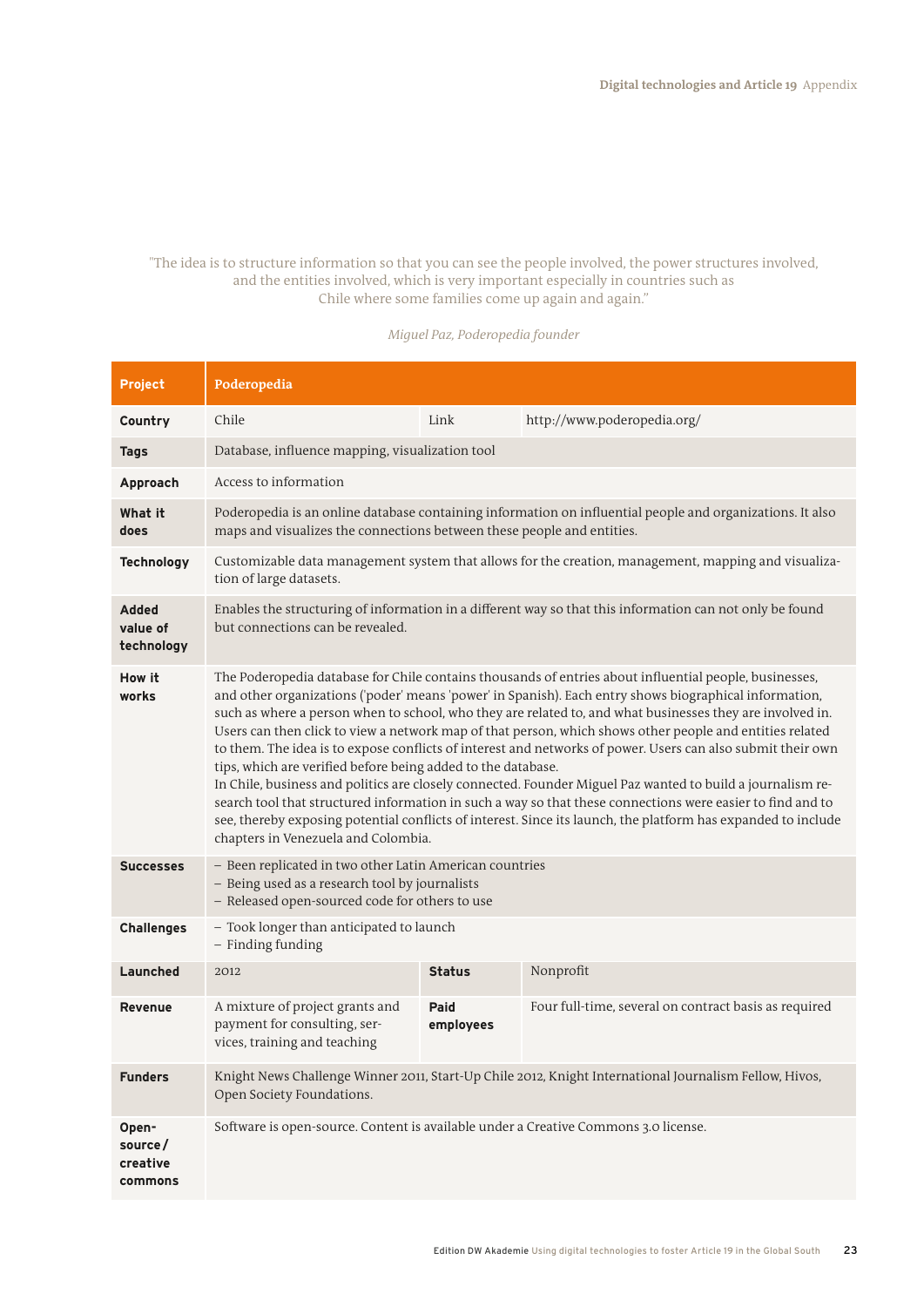"I wanted to show information about Colombia's massacres in a better way – to inform people about the context, the history and the geography – because most Colombians don't have a good idea why we have been killing each other for the past twenty years"

*Oscar Parra Castellanos, Rutas del Conflicto founder* 

| Project                                 | <b>Rutas del Conflicto (Route of Conflict)</b>                                                                                                                                                                                                                                                                                                                                                                                                                                                                                                                                                                                                                                                                                                                                                                                                                                  |                   |                                                                     |  |  |
|-----------------------------------------|---------------------------------------------------------------------------------------------------------------------------------------------------------------------------------------------------------------------------------------------------------------------------------------------------------------------------------------------------------------------------------------------------------------------------------------------------------------------------------------------------------------------------------------------------------------------------------------------------------------------------------------------------------------------------------------------------------------------------------------------------------------------------------------------------------------------------------------------------------------------------------|-------------------|---------------------------------------------------------------------|--|--|
| Country                                 | Colombia                                                                                                                                                                                                                                                                                                                                                                                                                                                                                                                                                                                                                                                                                                                                                                                                                                                                        | Link              | http://rutasdelconflicto.com/                                       |  |  |
| <b>Tags</b>                             | Database, Visualization                                                                                                                                                                                                                                                                                                                                                                                                                                                                                                                                                                                                                                                                                                                                                                                                                                                         |                   |                                                                     |  |  |
| Approach                                | Access to information, social and cultural inclusion                                                                                                                                                                                                                                                                                                                                                                                                                                                                                                                                                                                                                                                                                                                                                                                                                            |                   |                                                                     |  |  |
| What it<br>does                         | Rutas del Conflicto is an online database and mobile app that allows users to search, filter, and visualize<br>information on 700 of the 2,000 massacres carried out during Colombia's civil war.                                                                                                                                                                                                                                                                                                                                                                                                                                                                                                                                                                                                                                                                               |                   |                                                                     |  |  |
| <b>Technology</b>                       | Online database developed using PHP, design tools built with Java Script and HTML 5, and Google Fusion<br>Tables and Google maps.                                                                                                                                                                                                                                                                                                                                                                                                                                                                                                                                                                                                                                                                                                                                               |                   |                                                                     |  |  |
| <b>Added</b><br>value of<br>technology  | Makes information more accessible by standardizing the information, collating it into a central online<br>repository, and providing search and visualization tools.                                                                                                                                                                                                                                                                                                                                                                                                                                                                                                                                                                                                                                                                                                             |                   |                                                                     |  |  |
| How it<br>works                         | The tools allow users, for example, to see massacres carried out in a certain location or to search for mas-<br>sacres carried out by a specific paramilitary group over a period of time. Researchers and victims can also<br>submit any additional information they might have about a specific event; these submissions are proofed<br>before being added to the database. The mobile app uses GPS to show massacres that took place around<br>the user's current location.<br>The database's creator, Oscar Parra Castellanos, was working for the organization, Verdad Abierta, which<br>investigates Colombia's armed conflict. A computer scientist before he became a journalist, Parra thought<br>there must be a better way to present data about Colombia's war, which was scattered among various orga-<br>nizations and institutions and was not available online. |                   |                                                                     |  |  |
| <b>Successes</b>                        | - Attracting many visitors<br>- Informal feedback that is being used by journalists as a research tool<br>- The visualizations provides context to the crimes (for example, can see that many massacres take place<br>along transport routes and were probably to do with the drug trade)                                                                                                                                                                                                                                                                                                                                                                                                                                                                                                                                                                                       |                   |                                                                     |  |  |
| <b>Challenges</b>                       | - Getting victims to know about the site and contribute their version of events<br>- Finding funding to add further information to the site, such as additional massacres or other crimes<br>such as kidnapping                                                                                                                                                                                                                                                                                                                                                                                                                                                                                                                                                                                                                                                                 |                   |                                                                     |  |  |
| <b>Launched</b>                         | 2014                                                                                                                                                                                                                                                                                                                                                                                                                                                                                                                                                                                                                                                                                                                                                                                                                                                                            | <b>Status</b>     |                                                                     |  |  |
| Revenue                                 | \$50,000 funding for the initial<br>project                                                                                                                                                                                                                                                                                                                                                                                                                                                                                                                                                                                                                                                                                                                                                                                                                                     | Paid<br>employees | One junior journalist, two students, two engineers,<br>one designer |  |  |
| <b>Funders</b>                          | Verdad Abierta - Colombia, Centro Nacional de Memoria Historica - Colombia                                                                                                                                                                                                                                                                                                                                                                                                                                                                                                                                                                                                                                                                                                                                                                                                      |                   |                                                                     |  |  |
| Open-<br>source/<br>creative<br>commons | Website content is freely available for full or partial use                                                                                                                                                                                                                                                                                                                                                                                                                                                                                                                                                                                                                                                                                                                                                                                                                     |                   |                                                                     |  |  |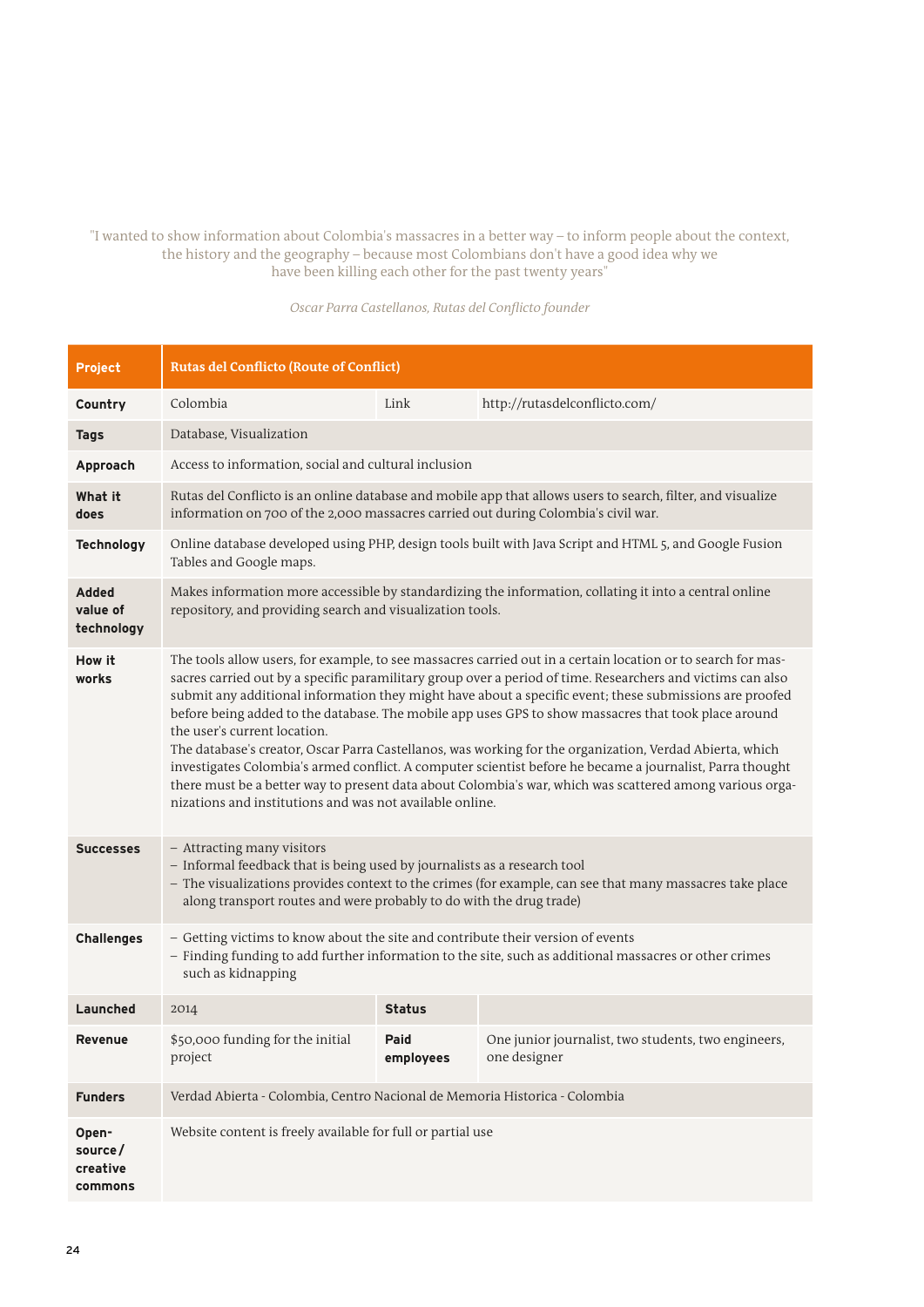# "People often start debating based on their political colors and that is not very objective. We wanted to create data and use this to spark a public debate based on this data rather than one driven by opinions. "

*Wouter Dijkstra, Trac FM co-founder* 

| Project                         | <b>Trac FM</b>                                                                                                                                                                                                                                                                                                                                                                                                                                                                                                                                                                                                                                                                                                                                                                                                                                                                                                                                                                                                                                                                                                                                                                                                                                                                                                                |               |                    |  |  |  |
|---------------------------------|-------------------------------------------------------------------------------------------------------------------------------------------------------------------------------------------------------------------------------------------------------------------------------------------------------------------------------------------------------------------------------------------------------------------------------------------------------------------------------------------------------------------------------------------------------------------------------------------------------------------------------------------------------------------------------------------------------------------------------------------------------------------------------------------------------------------------------------------------------------------------------------------------------------------------------------------------------------------------------------------------------------------------------------------------------------------------------------------------------------------------------------------------------------------------------------------------------------------------------------------------------------------------------------------------------------------------------|---------------|--------------------|--|--|--|
| Country                         | Uganda, Somalia                                                                                                                                                                                                                                                                                                                                                                                                                                                                                                                                                                                                                                                                                                                                                                                                                                                                                                                                                                                                                                                                                                                                                                                                                                                                                                               | Link          | http://tracfm.org/ |  |  |  |
| <b>Tags</b>                     | Crowdsourced data, software tool                                                                                                                                                                                                                                                                                                                                                                                                                                                                                                                                                                                                                                                                                                                                                                                                                                                                                                                                                                                                                                                                                                                                                                                                                                                                                              |               |                    |  |  |  |
| Approach                        | Access to information, social and cultural integration                                                                                                                                                                                                                                                                                                                                                                                                                                                                                                                                                                                                                                                                                                                                                                                                                                                                                                                                                                                                                                                                                                                                                                                                                                                                        |               |                    |  |  |  |
| What it<br>does                 | Trac FM is a cloud-based software tool that collates, visualizes and analyzes SMS answers to poll questions<br>broadcast by radio or TV stations.                                                                                                                                                                                                                                                                                                                                                                                                                                                                                                                                                                                                                                                                                                                                                                                                                                                                                                                                                                                                                                                                                                                                                                             |               |                    |  |  |  |
| <b>Technology</b>               | Custom-built online platform                                                                                                                                                                                                                                                                                                                                                                                                                                                                                                                                                                                                                                                                                                                                                                                                                                                                                                                                                                                                                                                                                                                                                                                                                                                                                                  |               |                    |  |  |  |
| Added<br>value of<br>technology | The tool allows for the collection of statistics on a wide-variety of issues in regions where there is often a<br>lack of independent data.                                                                                                                                                                                                                                                                                                                                                                                                                                                                                                                                                                                                                                                                                                                                                                                                                                                                                                                                                                                                                                                                                                                                                                                   |               |                    |  |  |  |
| How it<br>works                 | Listeners can respond to a question asked during a live radio talk-show by sending a free SMS with their<br>answer and their district to the advertised shortcode. The Trac FM software automatically categorizes these<br>answers and charts them into simple graphs and maps, which update in real time. The presenter can see<br>the poll results instantly on the computer screen and share them with the radio audience or discuss the<br>results with studio guests. Poll respondents are also able to become 'active users' and register with Trac FM.<br>This gives Trac FM further information on respondents such as gender, age and, occupation. Active users<br>are sent an SMS three days before the next poll, reminding them to listen in to the program. Interesting<br>poll information is turned into infographics and shared via social media and print media partners. NGOs<br>also use Trac FM to collect data on certain issues.<br>It is common practice for radio hosts in Africa to ask listeners to send in text messages with their thoughts<br>on a particular issue. Usually a variety of these answers are read out on air. Trac FM co-founder, Wouter<br>Dijkstra, thought radio stations could make better use of this information and so launched a project to<br>develop the software tool. |               |                    |  |  |  |
| <b>Successes</b>                | - Used by 17 radio stations in Uganda and five in Somalia<br>- Regularly receive large number of responses to questions (out of 21 polls conducted in January 2015, four<br>had more than a 1,000 responses)<br>- Large numbers of people have signed up to be active users, giving Trac FM better demographic data for<br>their polls                                                                                                                                                                                                                                                                                                                                                                                                                                                                                                                                                                                                                                                                                                                                                                                                                                                                                                                                                                                        |               |                    |  |  |  |
| <b>Challenges</b>               | - Radio stations are not going beyond presenting superficial results to analyze the data more deeply<br>- Finding the financial resources to further develop the software to make automated analysis even easier<br>- Large majority of respondents are males<br>- Long start-up time needed in a new country to organize short codes                                                                                                                                                                                                                                                                                                                                                                                                                                                                                                                                                                                                                                                                                                                                                                                                                                                                                                                                                                                         |               |                    |  |  |  |
| Launched                        | 2011                                                                                                                                                                                                                                                                                                                                                                                                                                                                                                                                                                                                                                                                                                                                                                                                                                                                                                                                                                                                                                                                                                                                                                                                                                                                                                                          | <b>Status</b> | Nonprofit          |  |  |  |
| Revenue                         | 70 percent of income comes provision of polling and research services to NGOs and other organizations;<br>30 percent from grants                                                                                                                                                                                                                                                                                                                                                                                                                                                                                                                                                                                                                                                                                                                                                                                                                                                                                                                                                                                                                                                                                                                                                                                              |               |                    |  |  |  |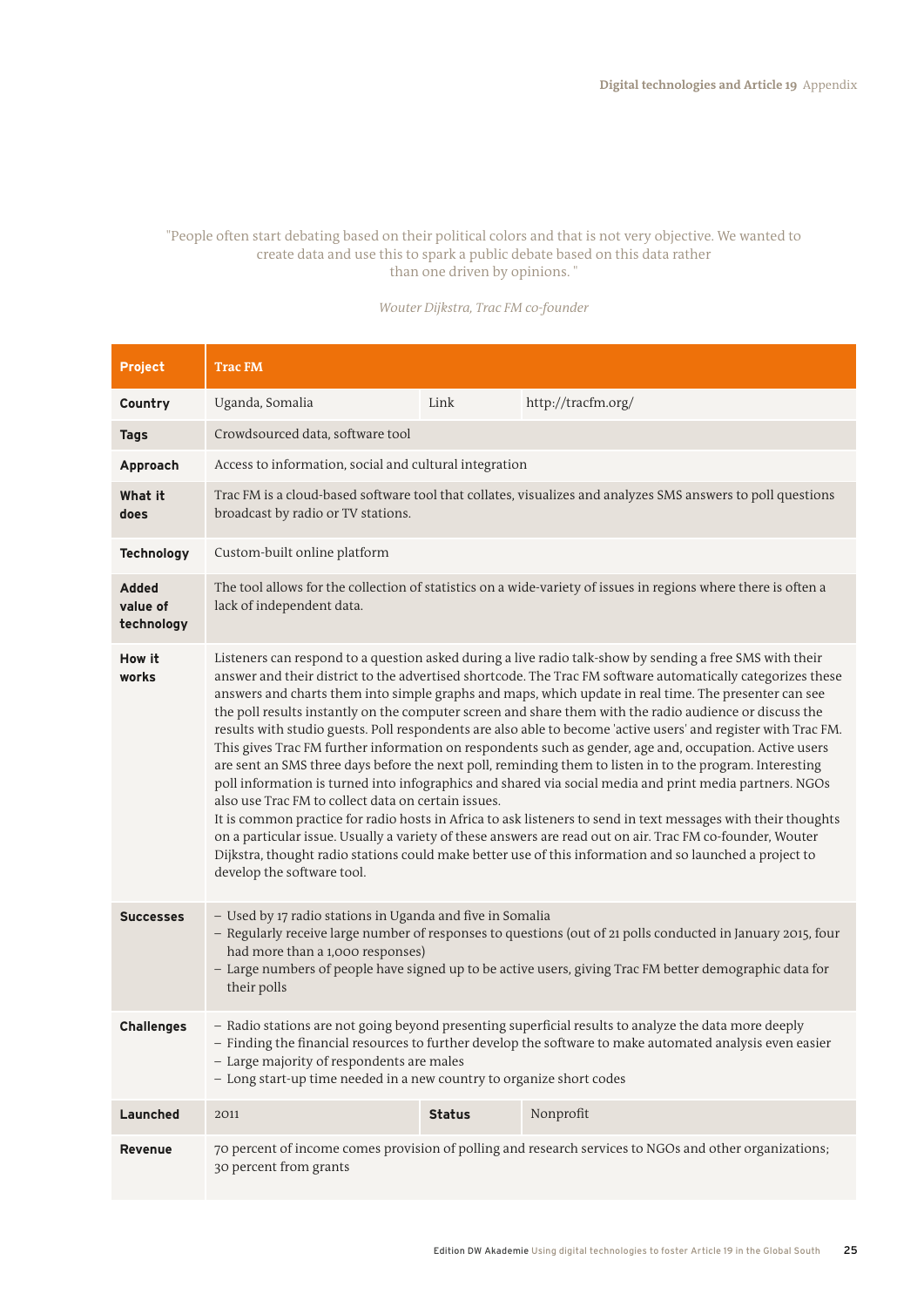#### "We have to be really clear that people's efforts are important. Because we are only going to get this information if we all work together – it is like breaking rocks"

# *Florencia Coehlo, VozData project manager*

| Project                                 | VozData, La Nación                                                                                                                                                                                                                                                                                                                                                                                                                                                                                                                                                                                                                                                                                                                                                                                                                                                                                                                                                                                                                                                                                                                                                                                                                                            |               |                                                |  |  |
|-----------------------------------------|---------------------------------------------------------------------------------------------------------------------------------------------------------------------------------------------------------------------------------------------------------------------------------------------------------------------------------------------------------------------------------------------------------------------------------------------------------------------------------------------------------------------------------------------------------------------------------------------------------------------------------------------------------------------------------------------------------------------------------------------------------------------------------------------------------------------------------------------------------------------------------------------------------------------------------------------------------------------------------------------------------------------------------------------------------------------------------------------------------------------------------------------------------------------------------------------------------------------------------------------------------------|---------------|------------------------------------------------|--|--|
| Country                                 | Argentina                                                                                                                                                                                                                                                                                                                                                                                                                                                                                                                                                                                                                                                                                                                                                                                                                                                                                                                                                                                                                                                                                                                                                                                                                                                     | Link          | http://vozdata.lanacion.com.ar/                |  |  |
| <b>Tags</b>                             | Crowdsourced data, open data                                                                                                                                                                                                                                                                                                                                                                                                                                                                                                                                                                                                                                                                                                                                                                                                                                                                                                                                                                                                                                                                                                                                                                                                                                  |               |                                                |  |  |
| Approach                                | Access to information                                                                                                                                                                                                                                                                                                                                                                                                                                                                                                                                                                                                                                                                                                                                                                                                                                                                                                                                                                                                                                                                                                                                                                                                                                         |               |                                                |  |  |
| What it<br>does                         | The VozData tool, called CrowData, is a collaborative online platform where members of the public help<br>digitalize information contained in PDF documents that cannot be machine-read.                                                                                                                                                                                                                                                                                                                                                                                                                                                                                                                                                                                                                                                                                                                                                                                                                                                                                                                                                                                                                                                                      |               |                                                |  |  |
| <b>Technology</b>                       | Collaborative online platform and database                                                                                                                                                                                                                                                                                                                                                                                                                                                                                                                                                                                                                                                                                                                                                                                                                                                                                                                                                                                                                                                                                                                                                                                                                    |               |                                                |  |  |
| <b>Added</b><br>value of<br>technology  | Any amount of people can work liberating data at any time and from wherever they want, meaning project<br>stages can be completed in months rather than in years.                                                                                                                                                                                                                                                                                                                                                                                                                                                                                                                                                                                                                                                                                                                                                                                                                                                                                                                                                                                                                                                                                             |               |                                                |  |  |
| How it<br>works                         | After logging onto the site (which they can do anonymously), users are presented with a page of a scanned<br>document. They manually enter the data from this document into the tool's interface, thereby helping<br>create a digital database, in this case, of senate expenses. Each page is entered by three different users, and<br>the answers cross-checked, before the data is accepted. La Nación approached transparency NGOs and<br>universities to win volunteers for the project. It also created incentives such as displaying the names of the<br>top contributors on the website or having a physical Datathon event where users came together to open<br>the data. The completed database is available on La Nación's website in an open data format.<br>The 6,500 pages of Argentina's senate expenses from 2010-2012 were scanned documents that were<br>difficult for automated tools to read. Inspired by the Guardian MP's Expenses and ProPublica's Free the<br>Files, the team at La Nación Data decided to develop a platform to use crowdsourcing to help digitalize<br>the expense documents. After opening the 2010-2012 documents, the team then worked on 2013 and 2014<br>expenses and expects to continue the project in 2015. |               |                                                |  |  |
| <b>Successes</b>                        | - Created verified databases of senate expenses in digital formats<br>- Resulted in the publication of dozens of stories about the expenses in La Nación<br>- Creation of the open-source tool, CrowData                                                                                                                                                                                                                                                                                                                                                                                                                                                                                                                                                                                                                                                                                                                                                                                                                                                                                                                                                                                                                                                      |               |                                                |  |  |
| <b>Challenges</b>                       | - Recruiting users and keeping them motivated for the duration of the project<br>- Developing a tool from scratch                                                                                                                                                                                                                                                                                                                                                                                                                                                                                                                                                                                                                                                                                                                                                                                                                                                                                                                                                                                                                                                                                                                                             |               |                                                |  |  |
| <b>Launched</b>                         | 2014                                                                                                                                                                                                                                                                                                                                                                                                                                                                                                                                                                                                                                                                                                                                                                                                                                                                                                                                                                                                                                                                                                                                                                                                                                                          | <b>Status</b> | Project run by La Nación newspaper's data team |  |  |
| Paid Em-<br>ployees                     | Seven people part-time                                                                                                                                                                                                                                                                                                                                                                                                                                                                                                                                                                                                                                                                                                                                                                                                                                                                                                                                                                                                                                                                                                                                                                                                                                        |               |                                                |  |  |
| <b>Funders</b>                          | Two Knight-Mozilla OpenNews fellows developed the software tool.                                                                                                                                                                                                                                                                                                                                                                                                                                                                                                                                                                                                                                                                                                                                                                                                                                                                                                                                                                                                                                                                                                                                                                                              |               |                                                |  |  |
| Open-<br>source/<br>creative<br>commons | Crowdata software tool is open source; the senate expenses data is free to download and available in an<br>open format.                                                                                                                                                                                                                                                                                                                                                                                                                                                                                                                                                                                                                                                                                                                                                                                                                                                                                                                                                                                                                                                                                                                                       |               |                                                |  |  |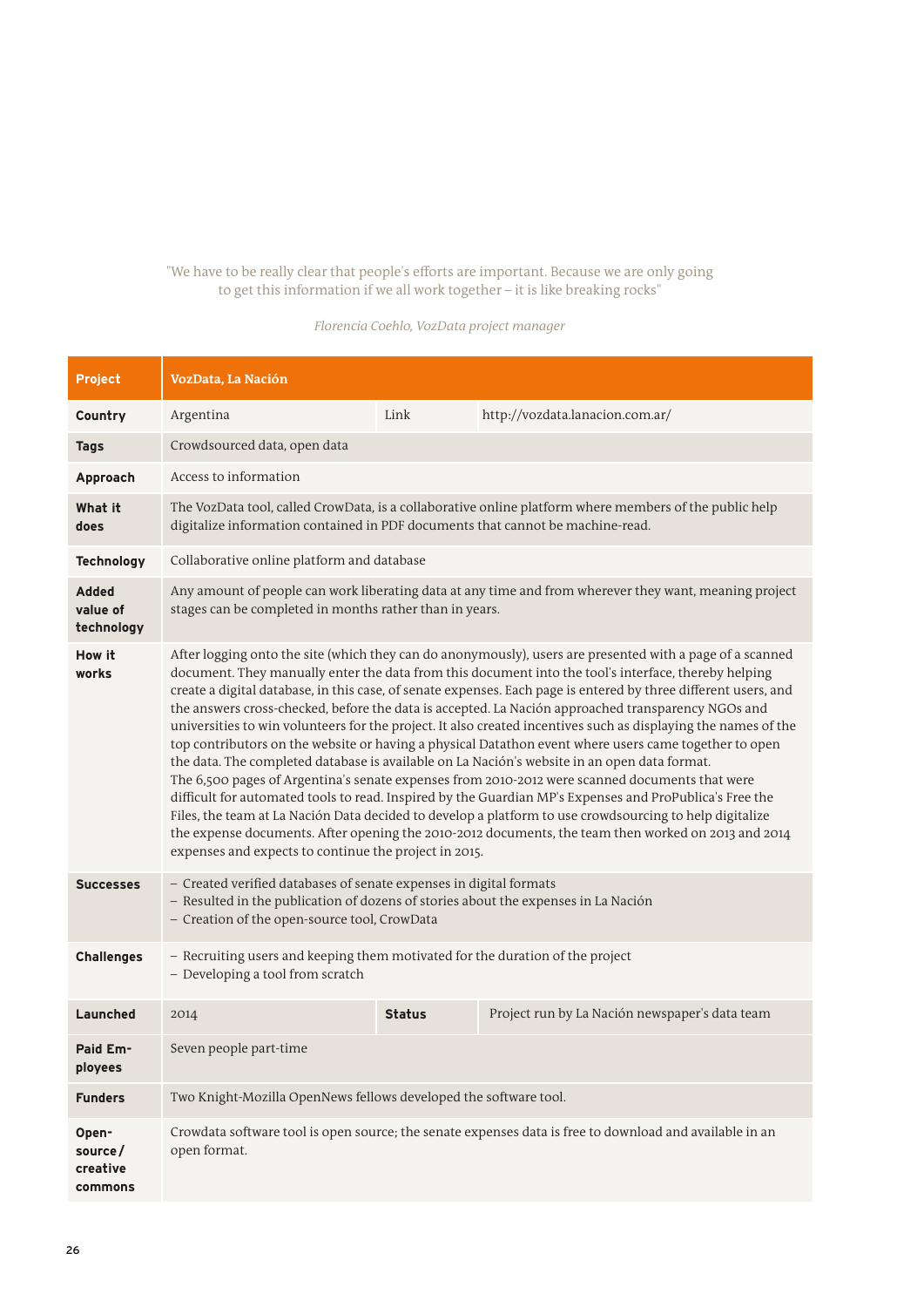**Digital technologies and Article 19** Appendix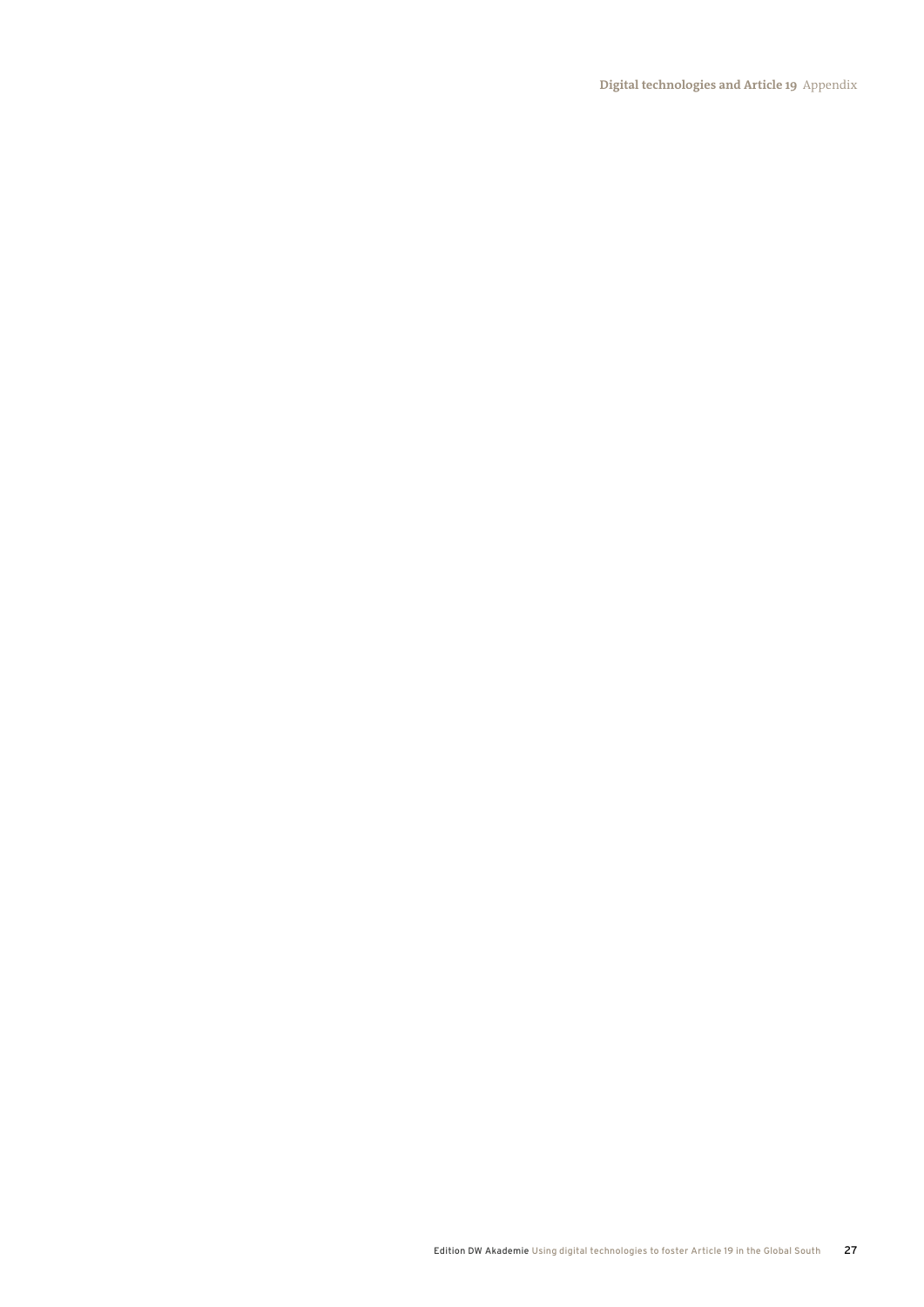#### Steffen Leidel

Steffen Leidel is acting manager of the Knowledge Management and Digital Innovation department at DW Akademie. He has been working as a project manager and trainer on digital journalism at DW Akademie since 2005. His region of expertise is Latin America. He is an editor of the DW Akademie #mediadev website and is currently working on DW Akademie's digital strategy. He has extensive experience in print, radio, television and online. He has won several awards for his work as a multimedia journalist. Leidel has a masters degree in translation and interpreting from the University of Granada. He also has a journalism degree from the University of Dortmund in Germany.

#### Kate Hairsine

Kate Hairsine is freelance science and technology journalist with a special interest in digital technologies and their adoption in developing countries. She's also an editor of DW Akademie's media development pages, #mediadev. Kate often travels to Africa for media trainings and reporting trips and spends much of her spare time there talking to people about the kinds of digital technology they use and what they use it for. Before becoming a journalist, Kate worked as a researcher and consultant for Australian Aboriginal organizations, where she focused on land rights and criminal justice system abuses.



Steffen Leidel Acting manager of Knowledge Management and Digital Innovation DW Akademie steffen.leidel@dw.com

Kate Hairsine, Freelance journalist kate@katehairsine.com

#### **Please contact us for further information**

Dr Jan Lublinski Head Research and Evaluation DW Akademie

T +49.228.429-2281 jan.lublinski@dw.com Petra Berner Head of Strategy and Consulting Services DW Akademie

T +49.228.429-2981 petra.berner@dw.com Deutsche Welle 53110 Bonn, Germany

**dw-akademie.com**  info@dw-akademie.com facebook.com/DWAkademie